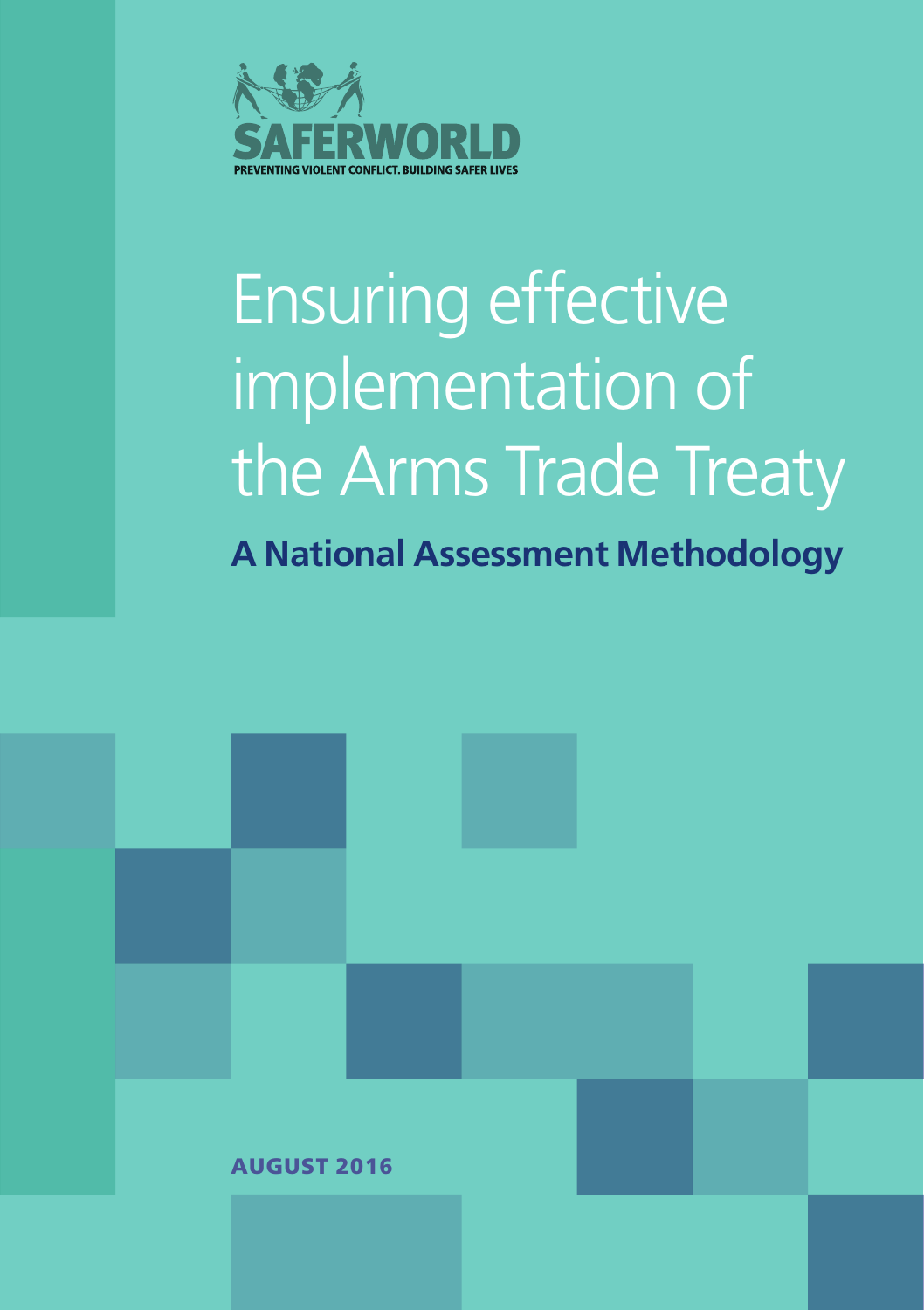#### **Acknowledgements**

This report was compiled and authored by Roy Isbister and Elizabeth Kirkham, Saferworld. Any opinions within should be attributed accordingly.

Saferworld thanks the United Nations Trust Facility Supporting Cooperation on Arms Regulation (UNSCAR) and the Norwegian Government for their generous financial support for this project.



© Saferworld, August 2016. All rights reserved. No part of this publication may be reproduced, stored in a retrieval system or transmitted in any form or by any means electronic, mechanical, photocopying, recording or otherwise, without full attribution. Saferworld welcomes and encourages the utilisation and dissemination of the material included in this publication.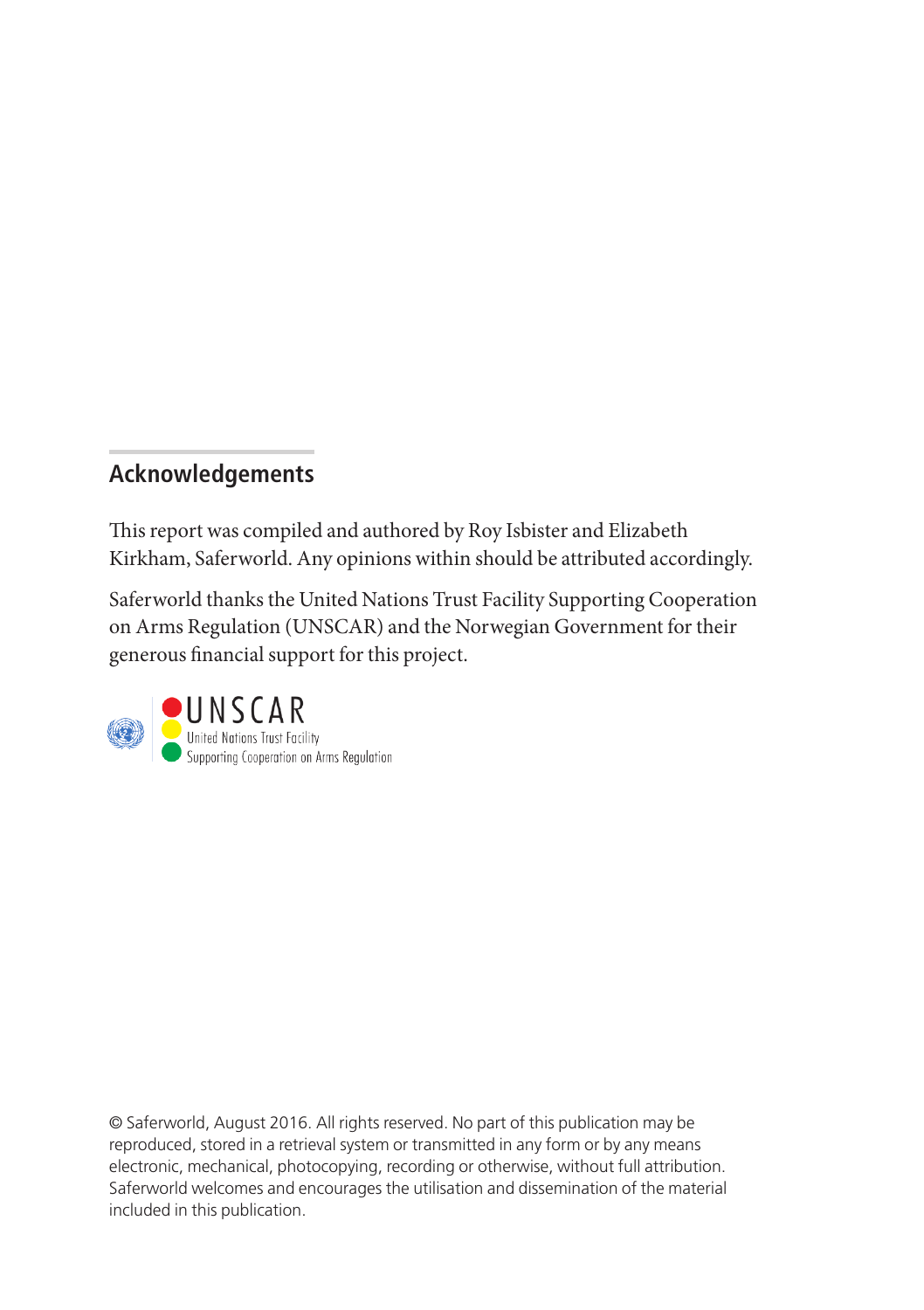## **Contents**

| 1. Introduction                                                                                      | 1  |
|------------------------------------------------------------------------------------------------------|----|
| 2. A national Arms Trade Treaty needs assessment: ensuring relevance<br>and ownership                | 3  |
| 3. The composition and terms of engagement of a national assessment team                             | 6  |
| 4. The elements of a national assessment                                                             | 9  |
| i. Country situation report                                                                          | 10 |
| The geo-strategic, economic, and security situation of the country                                   | 10 |
| The state's role in the international arms trade                                                     | 12 |
| ii. Scoping exercise                                                                                 | 13 |
| iii. Mapping existing legislative and regulatory provisions                                          | 15 |
| iv. The national assessment exercise                                                                 | 16 |
| Schedule of meetings with relevant authorities and stakeholders                                      | 18 |
| Issues to be explored with different actors                                                          | 19 |
| Cross-governmental case study workshop                                                               | 22 |
| v. Production of a draft National Assessment Report                                                  | 23 |
| vi. National assessment follow-up exercise                                                           | 24 |
| vii. Presentation of National Assessment Report to national stakeholders and<br>international donors | 25 |
| viii. Finalisation of National Assessment Report                                                     | 27 |
| 5. Follow up to national assessment                                                                  | 28 |
| 6. Conclusion                                                                                        | 29 |
| ANNEX 1: Elements of a Memorandum of Understanding between the state and<br>the assessing party      | 30 |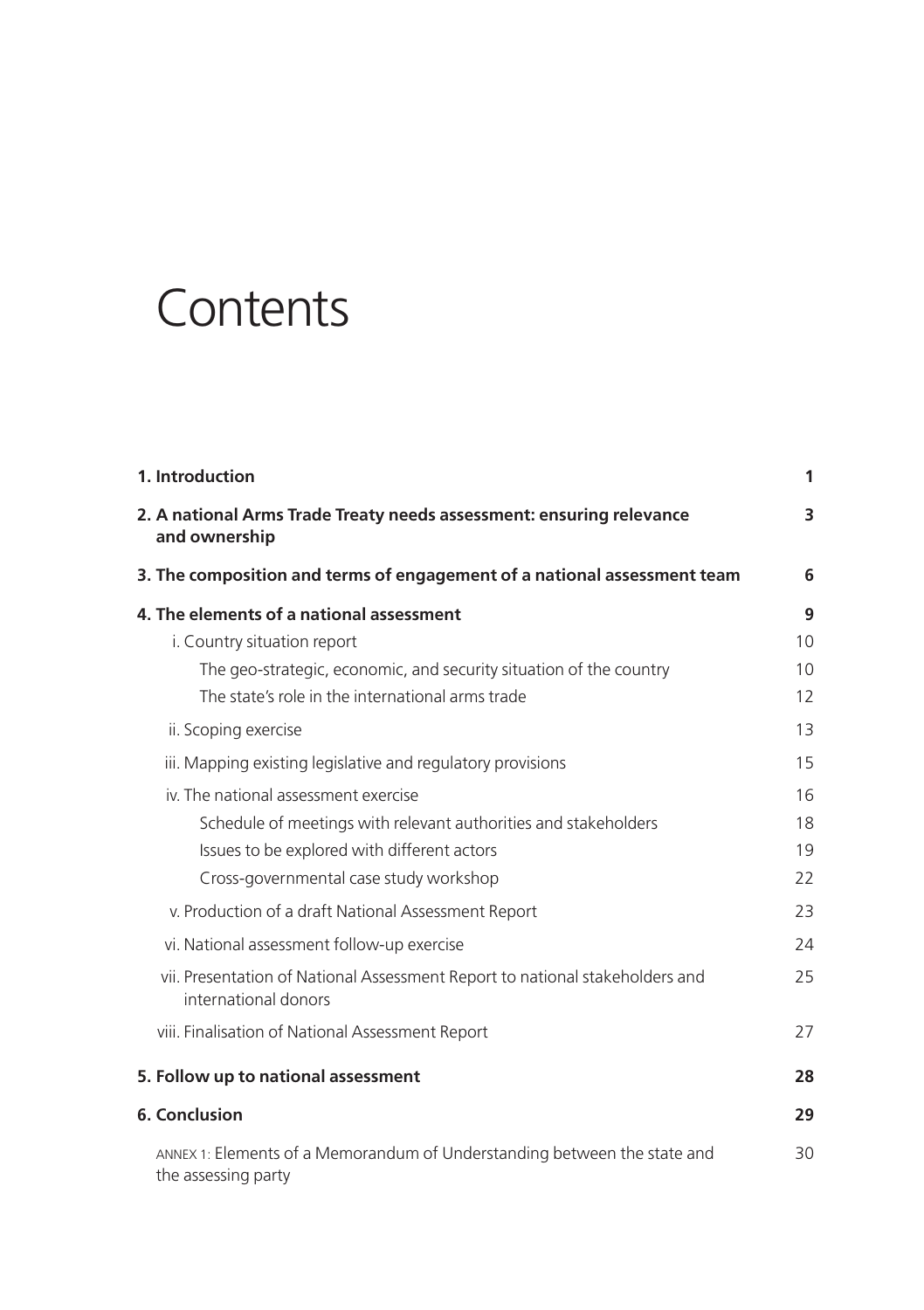# **1** Introduction

The Arms Trade Treaty (ATT) sets out rules to govern the international transfer of conventional arms. States Parties to the ATT are legally required to ensure that they are in full compliance with all of its binding provisions. For those states with a history of arms trading – especially a significant history of arms exporting – this may prove relatively straightforward if they possess the relevant expertise to easily identify any shortcomings in their national arms transfer control systems and to make the necessary changes.

Other states without significant experience of, and exposure to, the international trade in arms may lack appropriate institutions and mechanisms comparable to those that have developed in major arms trading states. Moreover, they may find that the ATT demands significant change to – or overhaul of – their existing laws and practices, while determining the extent and precise detail of such changes may be further complicated by the lack of internal expertise in this issue area.

The ATT national assessment methodology elaborated in this report, while available for use by all states, is designed primarily with this latter group of states in mind. It will enable current or prospective States Parties to the ATT to gain a full understanding of how their existing laws, regulations, institutions, mechanisms and practices are, or are not, in compliance with the ATT thus helping to identify what steps should be taken, and in what sequence, in order to close implementation gaps in a cost-effective way. This methodology allows for the assessment to be carried out internally, if preferred by the government, or by external experts. Whichever path is chosen, it should be stressed that for the assessment to be effective it will need to be carried out by individuals with a full appreciation of national arms transfer controls and of the detailed implications of the ATT's provisions.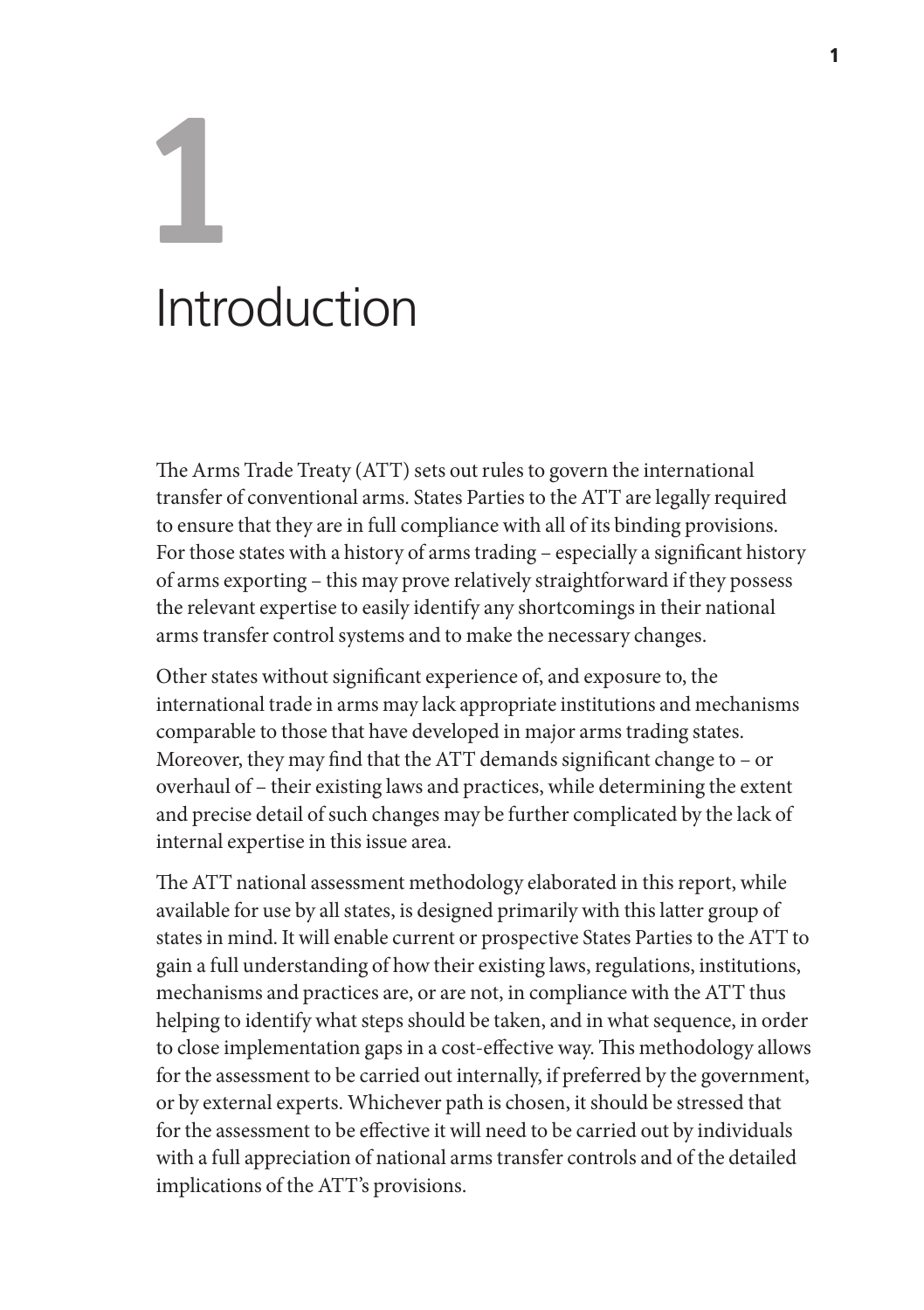The methodology also provides for the fact that different states will have different requirements and that for those states that have no track record of arms exports and very limited arms imports it makes little sense to build the type of resource-intensive system required by a major arms exporter. This methodology is therefore structured very much with a view to developing an efficient system appropriate to the specific needs and capacity of a particular state.

This report addresses the need for, and key elements of, an assessment; what is required of an assessment team; and the potential make-up of such a team. It then walks through the various steps of the assessment process, from agreeing a Memorandum of Understanding and drafting a Country Situation report, through the conducting of Scoping and Assessment exercises, to the drafting, presentation and finalisation of a National Assessment Report.

The methodology is based on Saferworld's many years of experience of assessing national arms transfer controls generally, and more recently in the specific context of the ATT. It formed the basis of our recent work in supporting the Liberian Government with their national ATT compliance assessment. We recommend consideration of this methodology: by governments that are in the process of complying with the ATT; by governments that are considering providing ATT compliance assistance to other states; by relevant regional organisations and any other stakeholders with an interest in better ATT implementation. Saferworld also stands ready to help any state or organisation seeking to employ this methodology as part of an ATT needs assessment should they require it.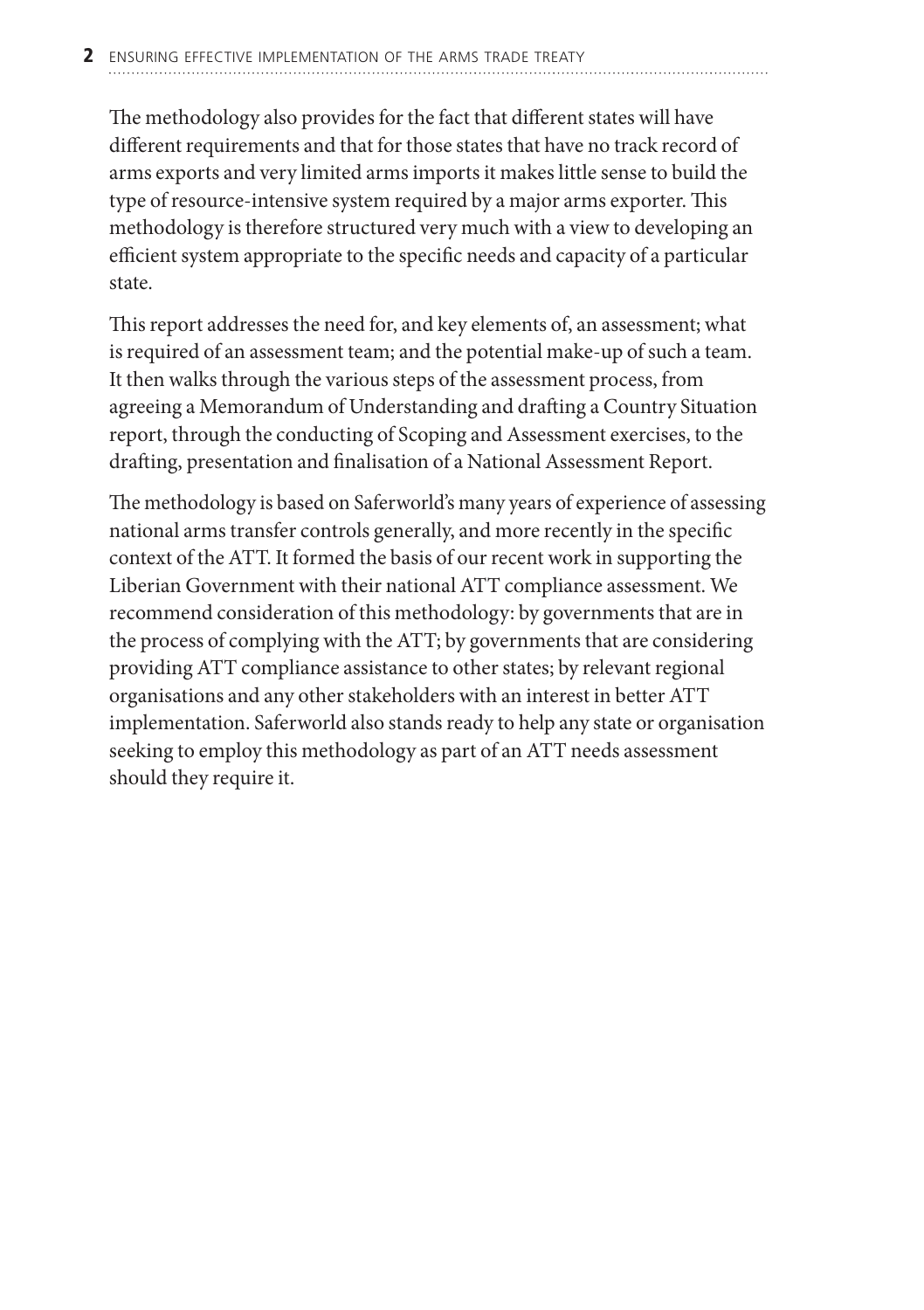## A national Arms Trade Treaty needs assessment: ensuring relevance and ownership

**2**

It is incumbent upon every State Party to fully implement the ATT, while every state that ratifies or accedes in future will face the same obligations. Yet many states that have ratified or acceded to the ATT, or intend to ratify or accede, do not have a fully-developed national system of arms transfer controls. Such a national system is, however, one of the key requirements of the Treaty (see ATT Article  $5(2)$ ). In order to develop a full understanding of their national obligations, of where those obligations are and are not being met, and of the steps that will need to be taken to become fully ATT compliant, states will be best served by undertaking a systematic assessment of their existing national legal, administrative and policy frameworks.

Just as there is no one-size-fits-all solution to Treaty implementation, the nature and format of a national assessment exercise will vary from context to context as will the identity and affiliation of those who carry out the assessment. States may choose to conduct an assessment 'in-house', using officials from within or formerly of their civil service. They may choose to employ nongovernment consultants from within the country, or experts from other jurisdictions with experience in implementing and/or monitoring arms transfer controls elsewhere. Irrespective of this choice, two critical, overarching elements of the assessment will impact upon its effectiveness and potential impact: expertise and ownership.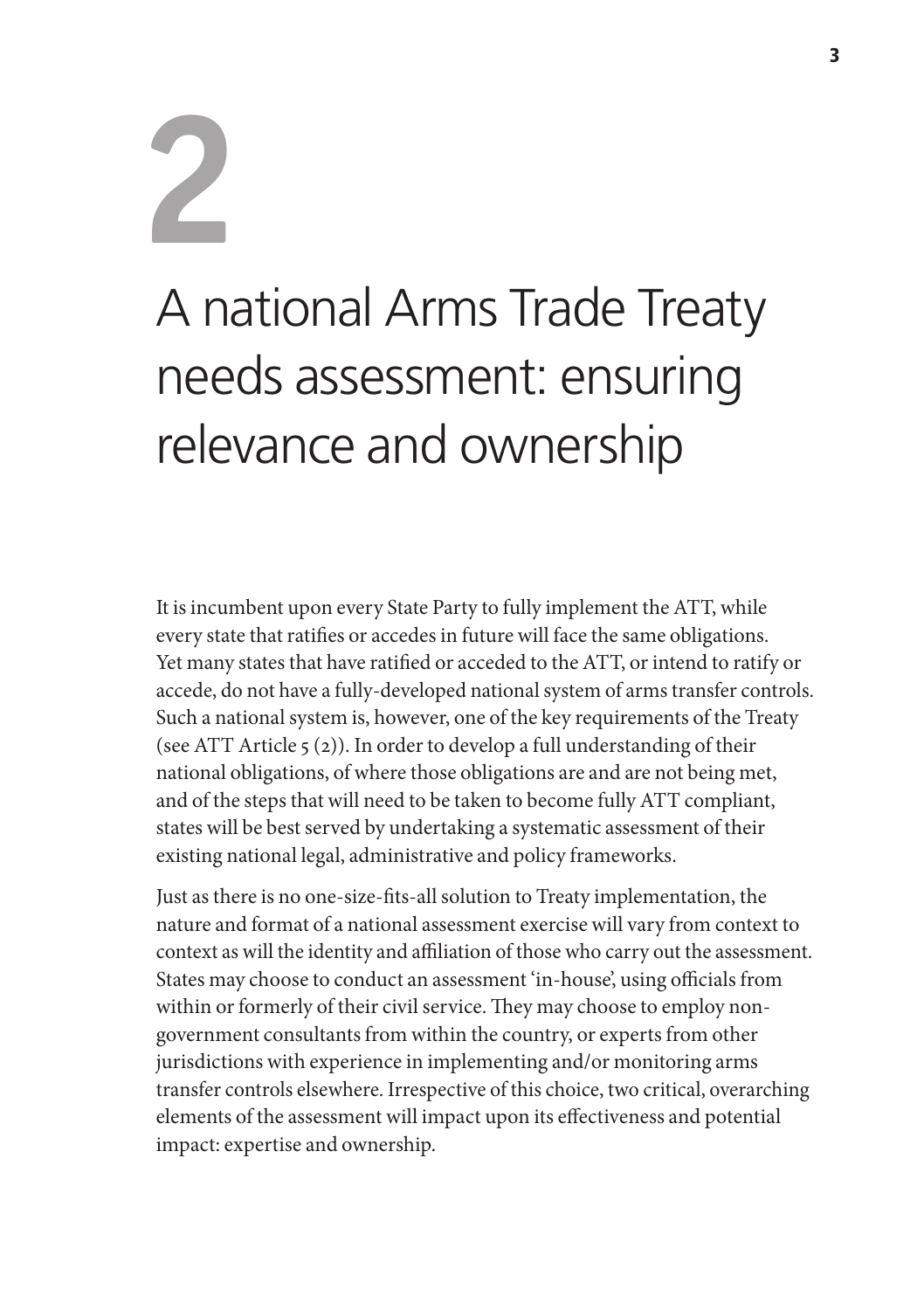#### Expertise

Assessments should be carried out by a team of two or three experts. The assessment team must have expertise covering all aspects of arms transfer controls including knowledge of: legislation, military and security equipment, risk analysis, record-keeping and reporting, Customs procedures and border controls, and enforcement practices. Equally important will be an appreciation among team members of the perspectives and constraints of states of less capacitated states with limited involvement in the international arms trade and of the need to tailor solutions accordingly. Also important is that the members of the assessment team have the wherewithal and inclination to interrogate and challenge each other's findings and conclusions. Both of these aspects will be fundamental to delivering a robust assessment.

#### Ownership

Central to the success of this undertaking will be a sense of ownership of the overall process and its outputs on the part of the authorities of the state in question including all of the relevant government agencies/departments. Only with strong internal political support at the highest level of government, communicated to all officials within the relevant branches of government – from those involved in licensing right through to enforcement agencies, such as Customs and border management – will the necessary cooperation and engagement be forthcoming that will permit a thorough and complete assessment. For their part, the assessment team will need to treat this cooperation with due respect and be sensitive to any national security issues that may arise in the course of its work.

Sensitivities regarding information may vary depending on the affiliation of those comprising the assessment team. On the one hand, it is likely that certain information regarded as inappropriate for sharing with external experts could nevertheless be shared within government circles. On the other hand, there may also be occasions where officials feel more comfortable talking to outsiders than to other officials, particularly where different departments may identify different priorities. In circumstances where there is a reluctance to share information, the assessment team and the government itself should think flexibly about how this might be addressed. It should be noted, however, that for an assessment exercise of this type, specific information about particular arms holdings or transfers would not normally be required.

Almost by definition, a national assessment will *inter alia* identify gaps in existing national systems, mechanisms and practices. In this context, it will be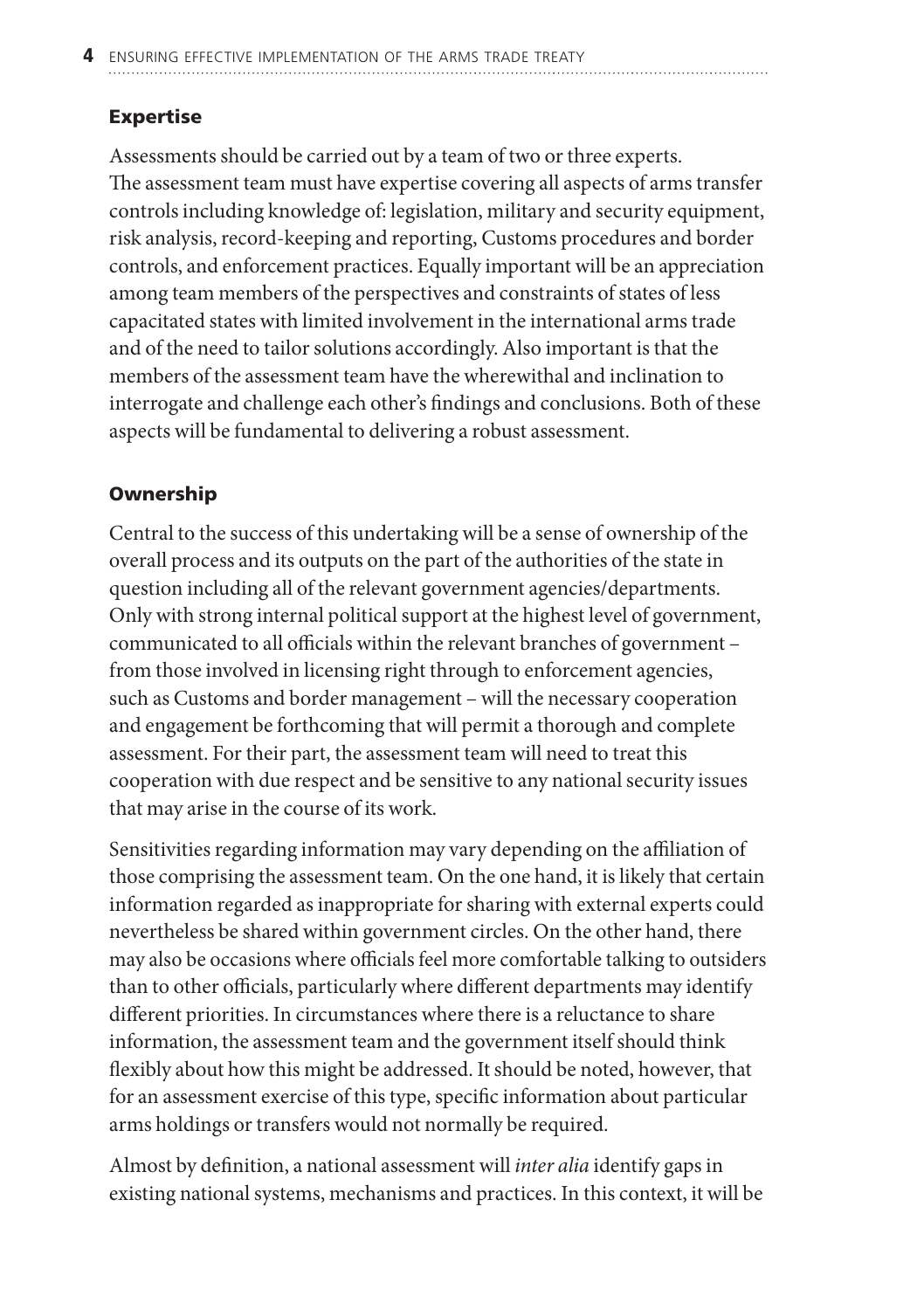important to keep in mind the rationale for the assessment in the first place, and for the assessment team to present such findings not as criticism, but as the basis for future improvements and as potential grounds for engaging with other states that may be in a position to provide material ATT implementation support.

The assessment must be comprehensive, and deliver concrete, realistic, context-specific recommendations for how to move rapidly to effective ATT compliance, taking full account of the need for efficient allocation of resources.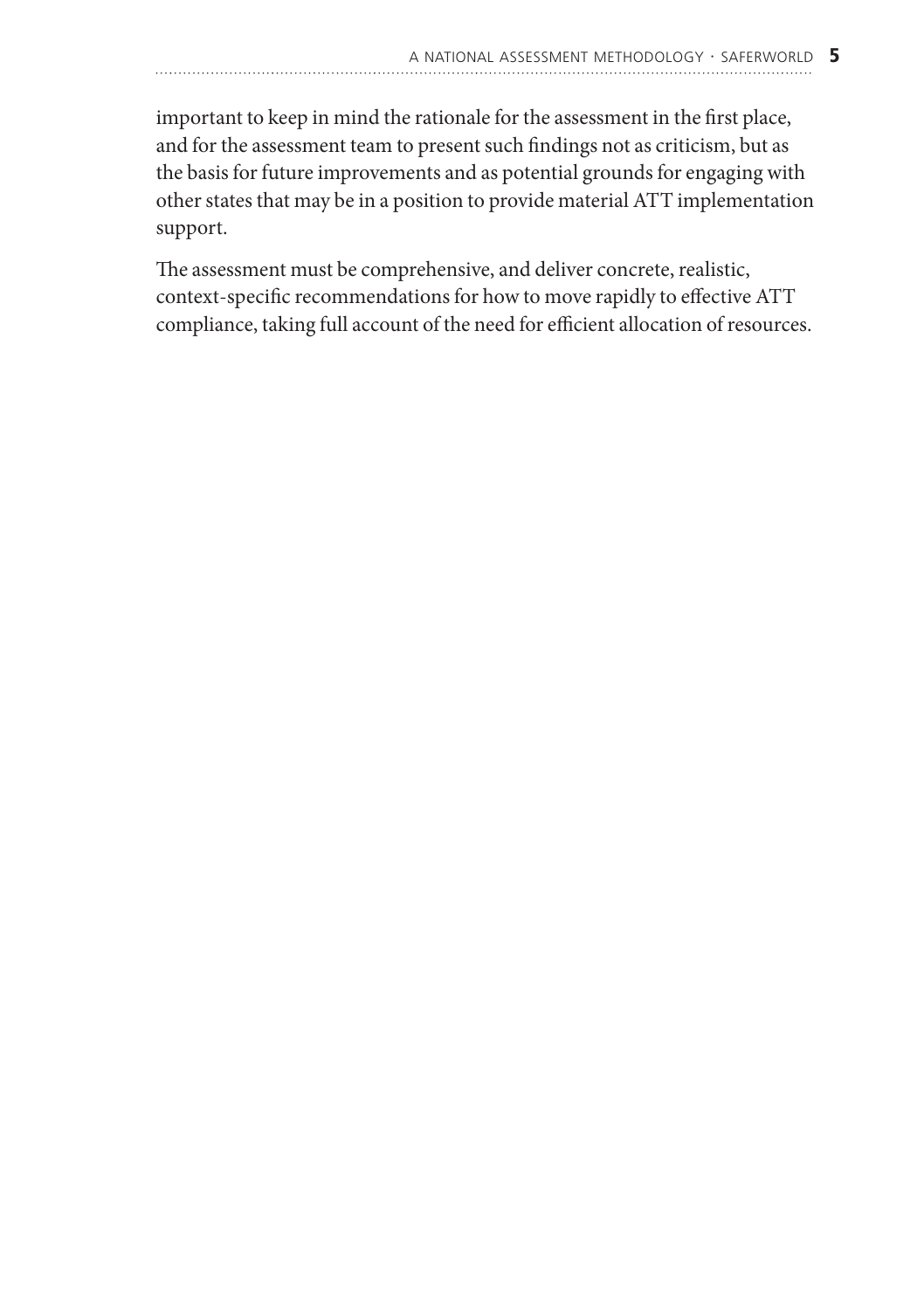## **3** The composition and terms of engagement of a national assessment team

While the methodology elaborated here can be applied by all states, for some, typically those with well-developed systems, relatively little change may be required; such states should be well-placed to quickly identify gaps and to manage the necessary changes internally.

By contrast, for those that do not have a well-developed system and whose historical connection to the arms trade has predominantly been as an occasional importer or transit state, an assessment based on the type of methodology set out here will be apposite. In addition, it is less likely there will be the necessary in-house expertise or the resources and time to conduct such an assessment internally, in which case it will make sense for the assessment to be carried out by external experts.

There are a variety of external experts that may have an interest in working with states to conduct assessments. These include: officials or former officials from other states (especially from States Parties) or (sub-) regional organisations; staff from research institutes, think tanks, civil society organisations (CSOs) or independent consultants. Sources of funding for assessments where required may be similarly diverse: states could cover the costs of the assessment themselves; they could seek direct funding or support from multi-donor programmes (e.g. through the ATT Voluntary Trust Fund (as established under Article 16(3) of the Treaty) or the EU ATT Outreach Programme (see EU Council Decision 2013/768/CFSP1); they could also build upon existing or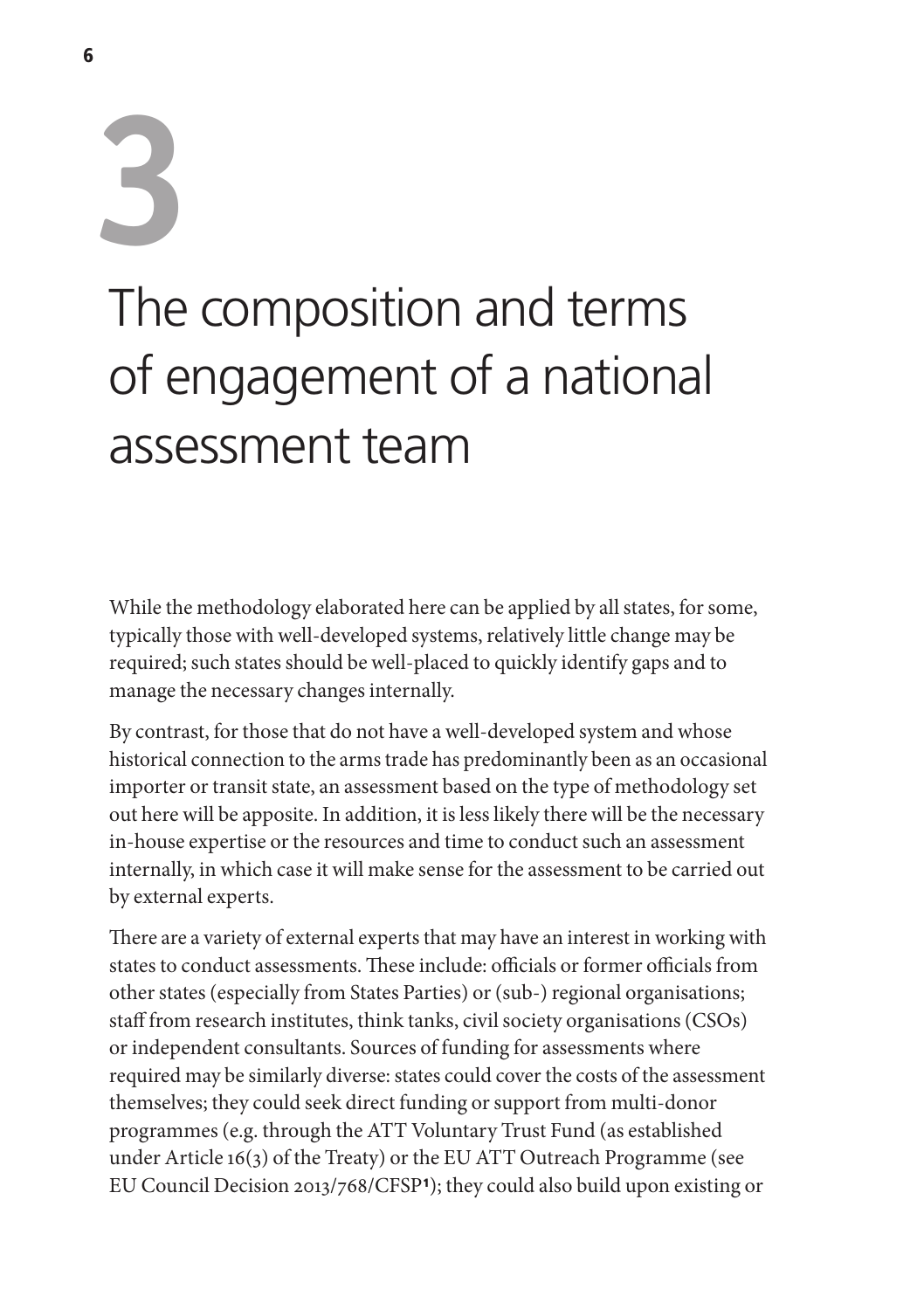establish new bilateral relationships with individual states. Non-governmental organisations may also seek funding directly from donors and then offer their services to states that require assistance in carrying out a national assessment.

Decisions about who should be engaged to undertake an assessment are important. States are encouraged to assess any offers of assistance carefully, taking into account factors such as expertise, experience and credibility of the prospective partner. The relationship and level of cooperation and openness between the state and the assessing party will be fundamental to the success of the project – it is therefore critical that the government has full confidence in its choice. This is likely to involve a number of discussions between government officials and the prospective partner, possibly including an in-country visit. This would be prior to any scoping exercise as set out below.

Once a decision is taken in principle, the terms of the arrangement will need to be carefully negotiated. A Memorandum of Understanding (MoU) should be agreed between the state and the assessing team, setting out clearly the obligations, responsibilities and rights of the respective parties (for a summary of the type of issues for inclusion in an MoU, see the Annex to this report).

As mentioned above, this team could be drawn from current or former officials from within the country, or could be made up of external experts, or potentially a combination of both. However it is critical that the individuals making up the assessment team have complementary skills, as wide a range of relevant expertise and as much experience as possible in respect of both national arms transfer control systems and the ATT process and content. The methodology is designed to allow for flexibility of approach so that each assessment is tailored to the needs of the state in question. This requires the assessment team to have the skills and capacity to recognise the implications of the fact that 'one size does not fit all' and to respond accordingly.

Key areas of expertise include:

- $\blacksquare$  Legal expertise
- $\blacksquare$  International arms transfer policy expertise, including: understanding of the roles of relevant stakeholders in the implementation and oversight of arms transfer control; and, knowledge of systems and processes required for effective arms transfer control
- $\blacksquare$  International arms transfer licensing expertise

**<sup>1</sup>** 'EU Council Decision 2013/768/CFSP of 16 December 2013 on EU activities in support of the implementation of the ATT, in the framework of the European Security Strategy', Official Journal of the EU, 18 December 2013, http://eur-lex.europa.eu/LexUriServ/LexUriServ.do?uri=OJ:L:2013:341:0056:0067:EN:PDF.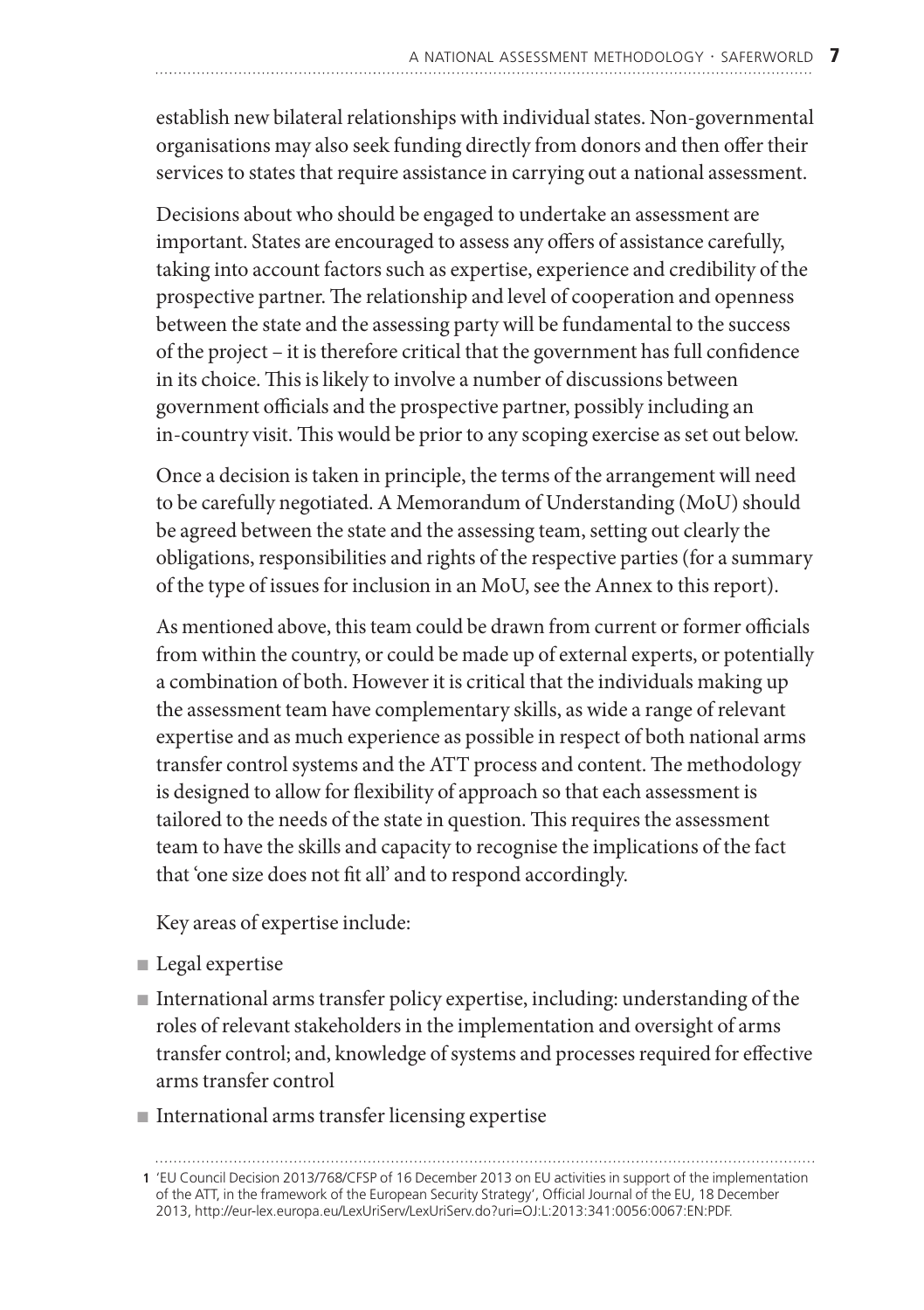- $\blacksquare$  Enforcement expertise
- <sup>n</sup> Understanding of the relevant political, socio-economic, strategic and cultural environment
- $\blacksquare$  Understanding of the background to the ATT including the UN negotiation process
- $\blacksquare$  Understanding of the current and likely future form and direction of the ATT regime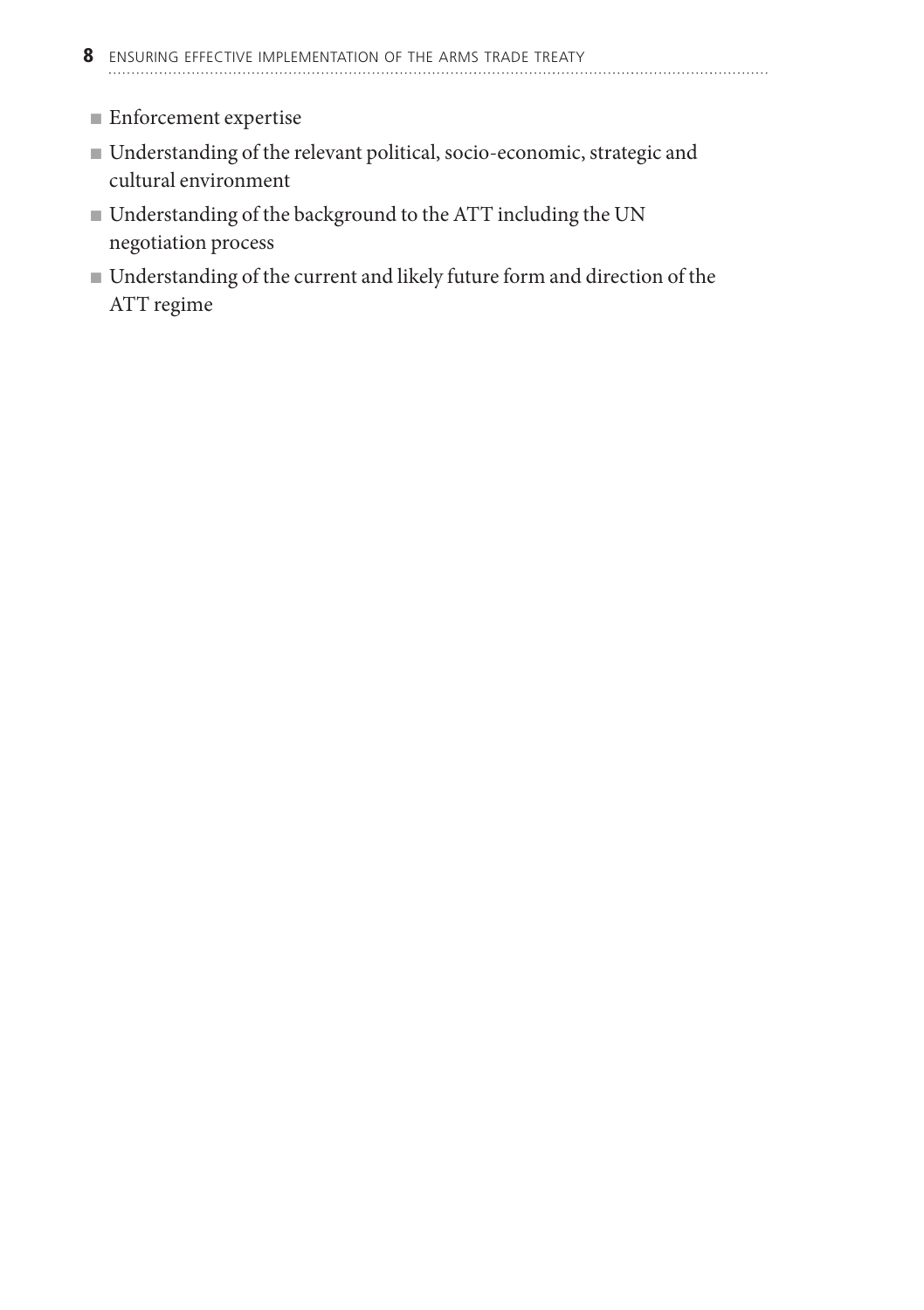## **4** The elements of a national assessment

A comprehensive and detailed assessment will involve a number of stages. The process set out below should be regarded as a model around which the precise details of a particular assessment can be built, rather than a series of predetermined, rigid steps that must be followed without deviation. Every country is different, every assessment will be different, and the details of the respective stages should be discussed, elaborated and agreed by the state and the assessment team working together.

The various stages of the assessment should seek to include the following steps or, depending on circumstance, some variation on these steps:

- Country situation report
- $\blacksquare$  Scoping exercise
- Mapping existing legislation and regulations
- $\blacksquare$  Main national assessment exercise
- $\blacksquare$  First draft of the national assessment report
- Follow-up national assessment exercise
- Second draft of the national assessment report
- <sup>n</sup> In-country presentation of draft national assessment report
- <sup>n</sup> Final national assessment report (submitted to government)

Whether the assessment is carried out internally or by external experts may also impact upon the design and process of the assessment. Firstly, an internal assessment can be seen as having the advantage of allowing greater flexibility with regard to timing: for example, interviews with key officials from different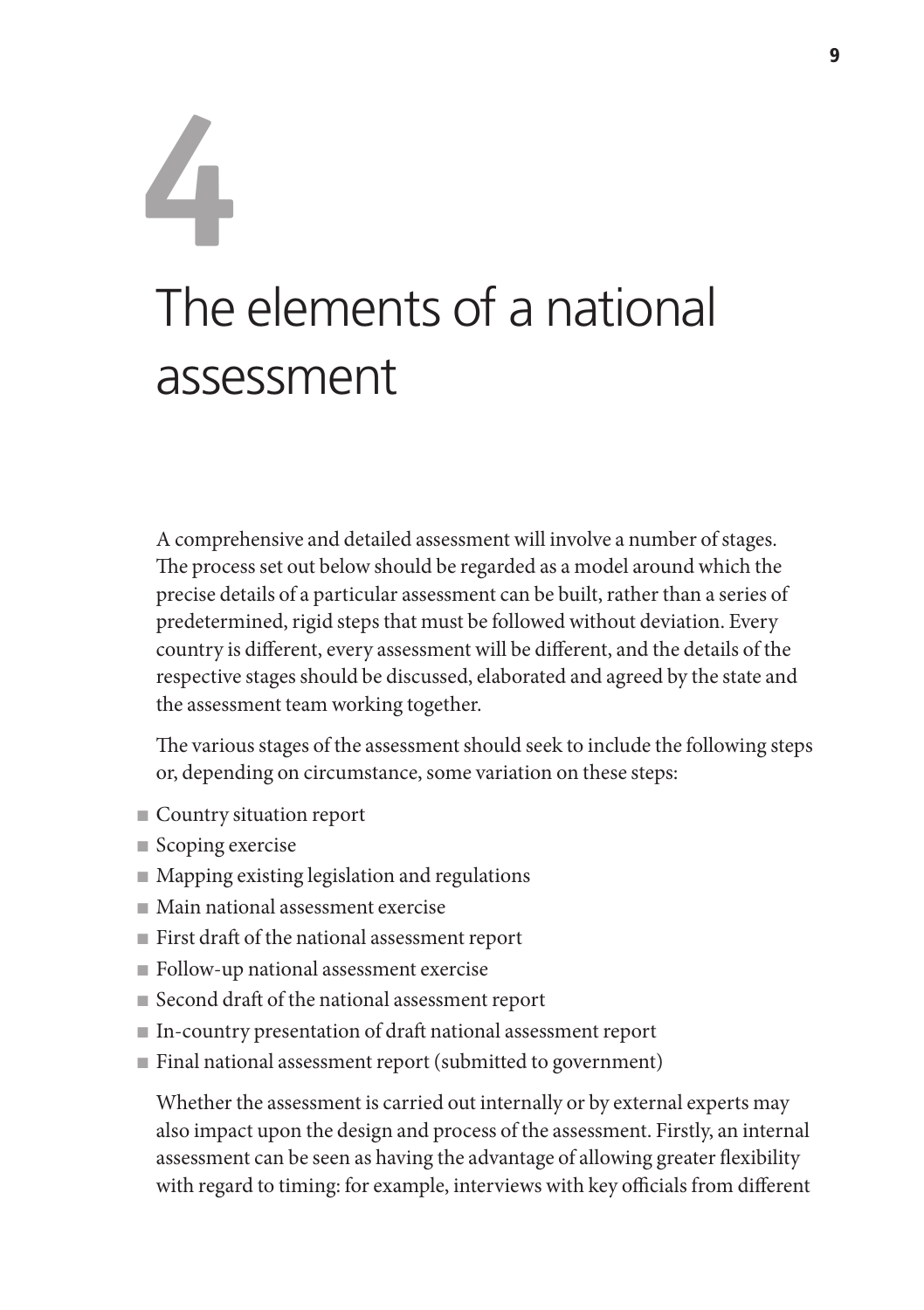government departments or agencies can be arranged for any mutuallyagreeable time. On the other hand, an assessment visit by external experts creates an imperative for officials from across government to be available according to a pre-planned schedule, thus encouraging a certain discipline and focus. Secondly, an external assessment team is also likely to start with a lower level of knowledge of the country in question. In some respects this might be seen as a disadvantage, for example it may require more work at the beginning of the exercise in terms of research and information gathering; moreover issues arising that might be readily understood by someone from within government may require significant additional interrogation by an external team. Nevertheless an external team may be able to view the country's situation from a more objective, disinterested perspective, and is more likely to question potentially long-held and inaccurate assumptions.

### i. Country situation report

#### **The geo-strategic, economic, and security situation of the country**

#### Purpose

In order for an assessment team to conduct a fully-informed assessment of a state's capacity to implement the ATT, the team will require a good understanding of the geographical, economic, geo-strategic and internal and external security situation of the country in question. This will provide the essential context and background required for subsequent discussions to take place with concerned actors on the ground and ensure that the information subsequently obtained is properly contextualised.

#### Methods

This is the first step in the national assessment process. Background deskbased research will be undertaken with regard to the situation of the country in question. Any potentially contentious issues will be explored with relevant local and, where appropriate, international experts to ensure that an objective, fair and fully-informed picture is derived. The resulting information will be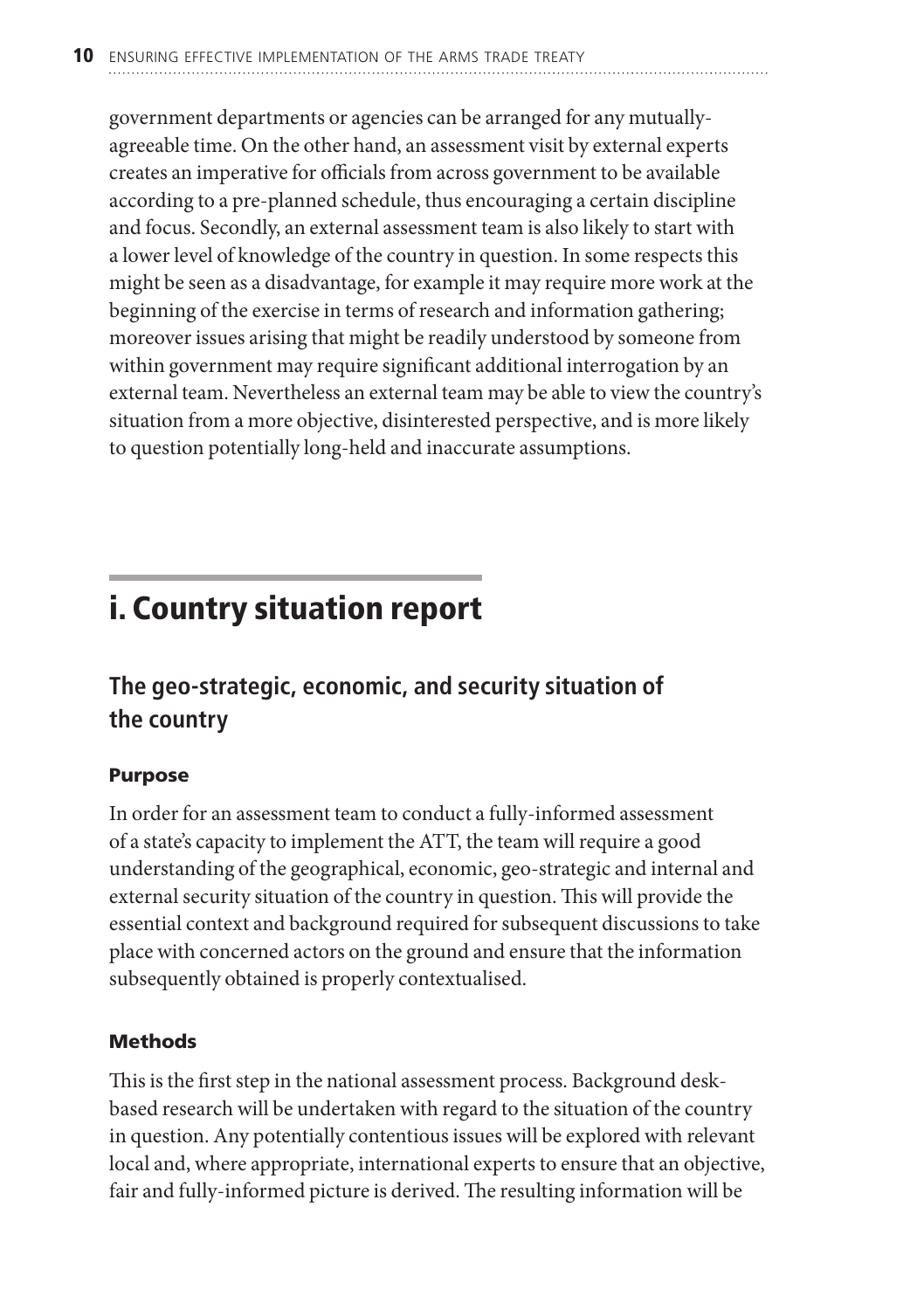made available to all members of the assessment team. It will also be available to other stakeholders in the process, who will be free to comment on it. The content is nevertheless ultimately the responsibility of the team.

#### Research outline

Background research will need to give a strong general sense of the country's situation, taking into account:

Geography (physical and social):

- $\blacksquare$  country size and topography
- $\blacksquare$  whether the country is land-locked, coastal and/or an island state
- $\blacksquare$  the length (and security/porosity) of land-borders and coastline; the number of islands
- $\blacksquare$  extent/quality of physical infrastructure
- $\blacksquare$  population, broken down by gender, age, ethnic origin, etc.

Economy:

- $\blacksquare$  type of economy e.g. industrial, primary resource-based, agrarian
- <sup>n</sup> GDP per capita, GDP growth rates, Human Development Index
- <sup>n</sup> income distribution
- $\blacksquare$  level of international debt
- $\blacksquare$  support from, or supply of, international aid

Geo-strategic and internal and external security situation:

- $\blacksquare$  relations with neighbouring states
- $\blacksquare$  recent history of (direct or indirect) involvement in active conflict (internal and international)
- $\blacksquare$  the existence of latent and/or active security concerns (internal and international)
- $\blacksquare$  availability of arms, in particular small arms, and levels of armed violence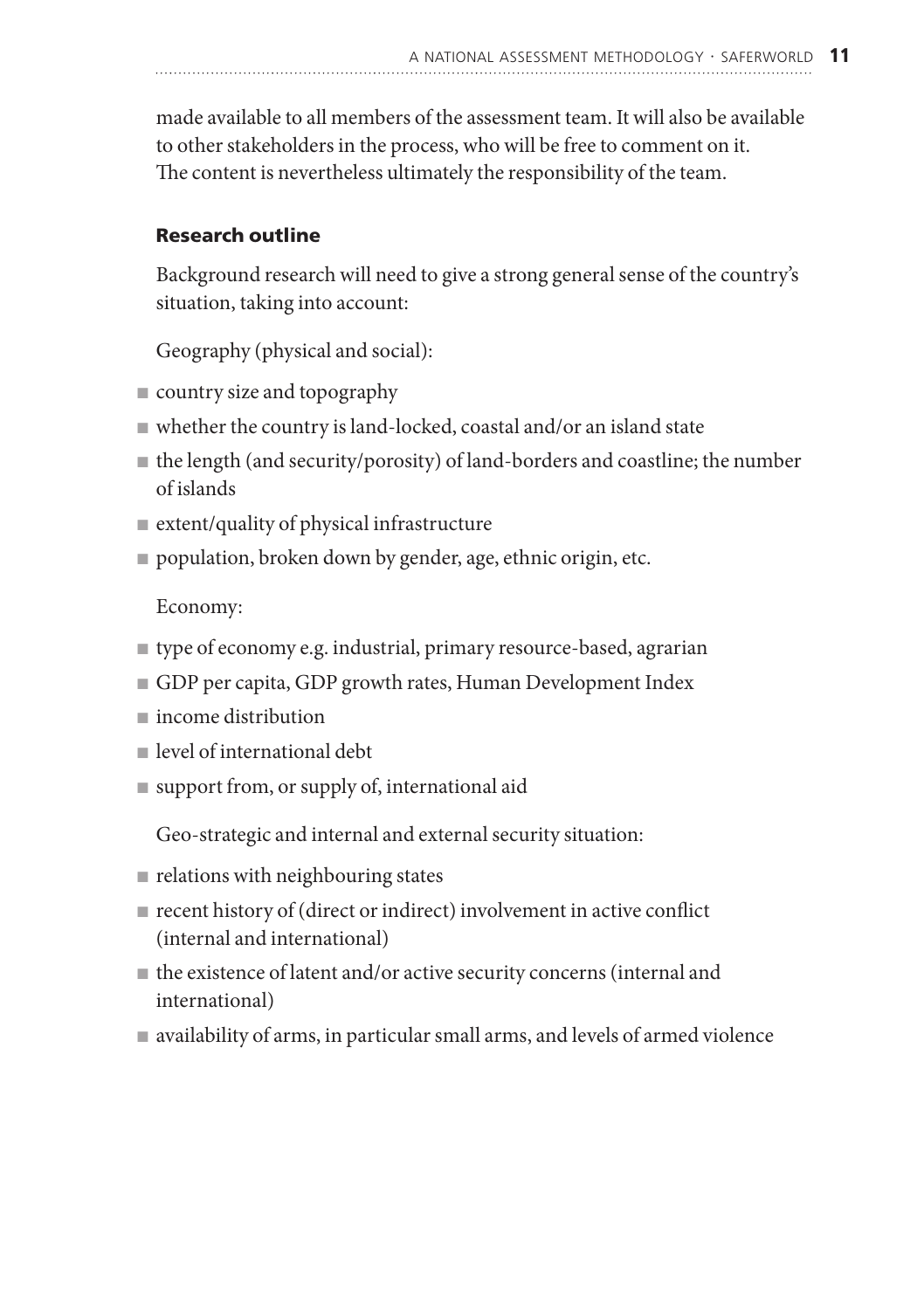#### **The state's role in the international arms trade**

#### Purpose

To develop, as far as possible, a clear understanding of the extent and nature of the state's involvement in the international arms trade (e.g. as a manufacturer/ exporter, importer, transit state), including the way this has developed over time and may be set to develop further, in order to inform the evaluation of the adequacy of existing arms transfer controls and to help determine what type of system might be appropriate for the future (see below).

#### **Methods**

Relevant information will be obtained through online desk-based searches and through consultation with relevant officials and relevant stakeholders during the initial in-country scoping visit. This will be based on public source information, however to ensure a comprehensive picture, provision of additional information by the state is to be encouraged. A short summary will be produced.

#### Research outline

Manufacture and export of conventional arms:

- $\blacksquare$  types and quantities of weapons/ammunition/components produced
- <sup>n</sup> industry ownership structures (state-owned, commercial, relationships with foreign-owned manufacturers)
- $\blacksquare$  export (or internal) markets, e.g. own use, regional and/or international markets
- $\blacksquare$  approximate annual value of arms exports
- $\blacksquare$  potential developments in the future

Import of conventional arms:

- $\blacksquare$  approximate annual levels of conventional arms imports required for legitimate internal security and self-defence purposes e.g. taking into account the size and functions of the military (including role in international peacekeeping operations) and the regional security situation
- <sup>n</sup> approximate annual levels of small arms and light weapons (SALW) and ammunition imports by dealers/private end-users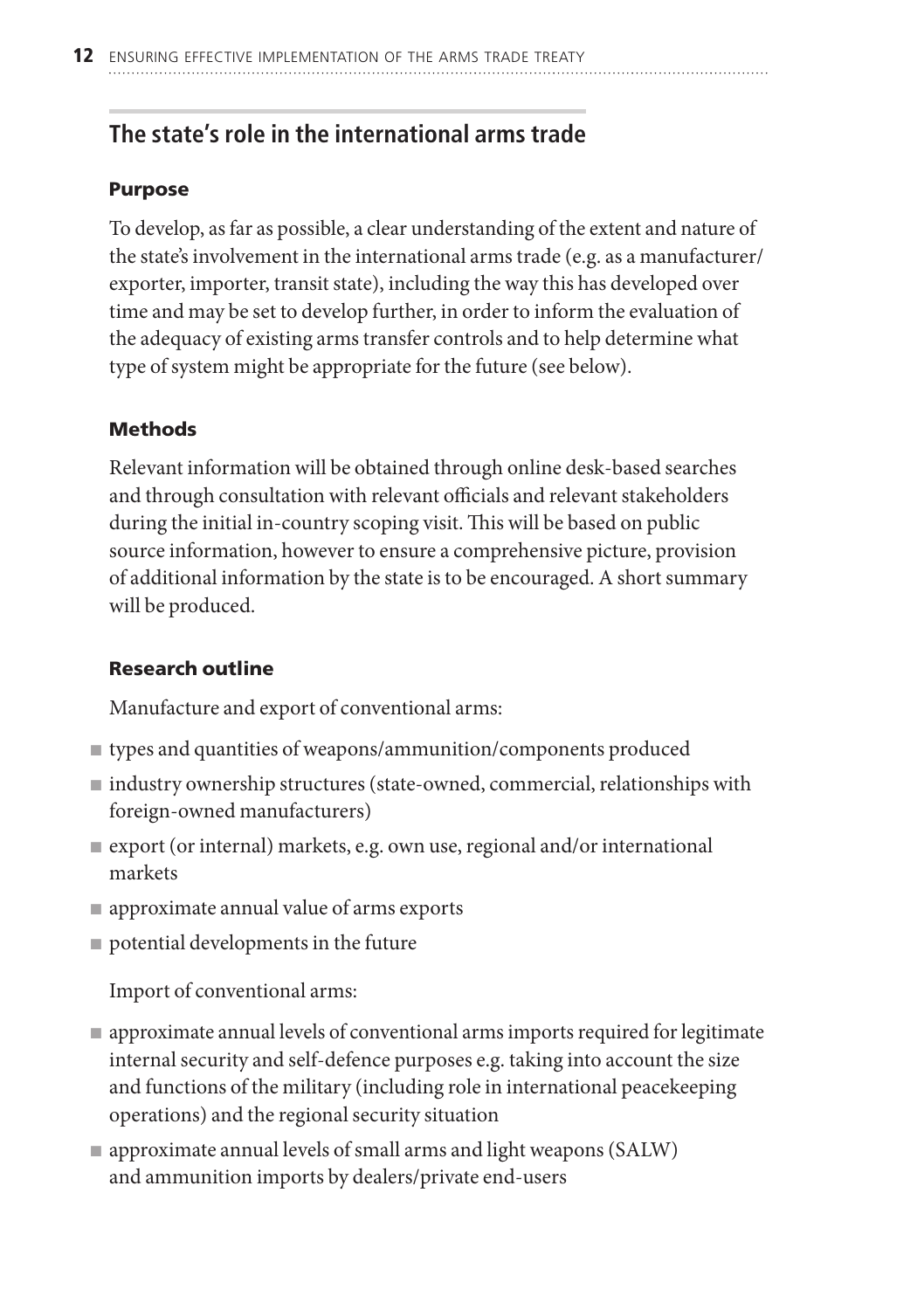- sources of conventional arms imports
- $\blacksquare$  potential developments in the future

Transit of conventional arms through national territory:

- $\blacksquare$  the extent of conventional arms transit/transhipment through national jurisdiction
- $\blacksquare$  the types of conventional arms in transit/transhipped
- $\blacksquare$  the origins of conventional arms in transit/transhipped
- $\blacksquare$  the destinations of conventional arms in transit/transhipped
- <sup>n</sup> primary transit routes and means of transit, e.g. land, sea, air
- $\blacksquare$  (historical) cases of illicit transit/transhipment
- $\blacksquare$  potential developments in the future

### ii. Scoping exercise

#### Purpose

The objectives of the scoping exercise will be two-fold. Firstly, to identify the relevant actors within government, parliament, from international agencies and from civil society that are concerned with the state's control of international arms transfers and/or ATT implementation; and to arrive at an understanding of the roles of each of the actors in the process. Secondly, is to identify the main structures and processes relating to the control of international transfers and/or implementation of the ATT within the state in question.

#### Methods

Consultation with known actors in-country as well as relevant regional and international experts.

#### Process

Consultations will be undertaken with known actors so as to identify officials, parliamentarians and civil society representatives who may be able to assist in providing the information that is required for the national assessment.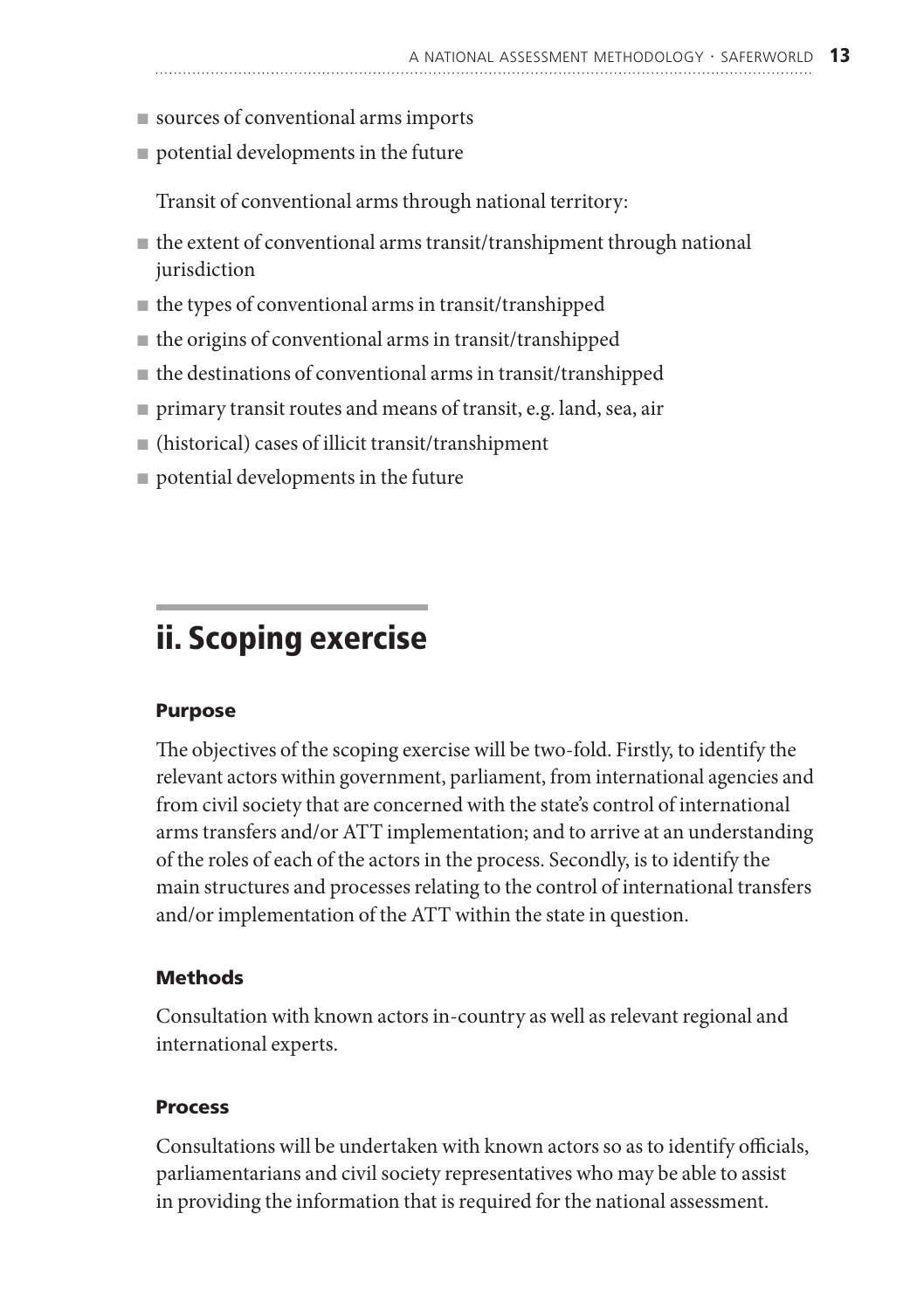Consultations will also be undertaken with regional and international experts that have knowledge and experience of the country in question. This visit will also be an opportunity to gather relevant documentation that is not available online. In the interests of efficiency, the scoping visit would normally be carried out by just one representative from the assessment team.

Consideration should also be given to holding a cross-government introductory meeting where the rationale for and proposed details of the proposed assessment could be explained, with space provided for questions, so as to help prepare the respective agencies, ministries and individuals for what is to follow.

#### Key questions to consider

- **1.** Which government ministries/departments/agencies are involved in regulation of conventional arms exports/imports/transit/transhipment/brokering? E.g. Ministry of Foreign Affairs, Ministry of Trade, Ministry of the Interior, Ministry of Defence/Armed Forces, Customs, Border Security, Police, Attorney General, Ministry of Justice. What are the specific roles of each of these?
- **2.** Which government ministries/departments/agencies are involved in enforcement of controls on conventional arms exports/imports/transit? E.g. Customs, Border Agency, Police, Judiciary, Armed Forces. What are the specific roles of each of these?
- **3.** What, if any, is the role of parliament in scrutinising conventional arms transfer control and what committees/parliamentary bodies are involved?
- **4.** What is the engagement of civil society in scrutinising conventional arms transfer controls and who are the principal actors in this effort?
- **5.** What is the role, if any, of regional or international organisations in supporting the regulation of conventional arms exports/imports/transit/transhipment/ brokering within the state?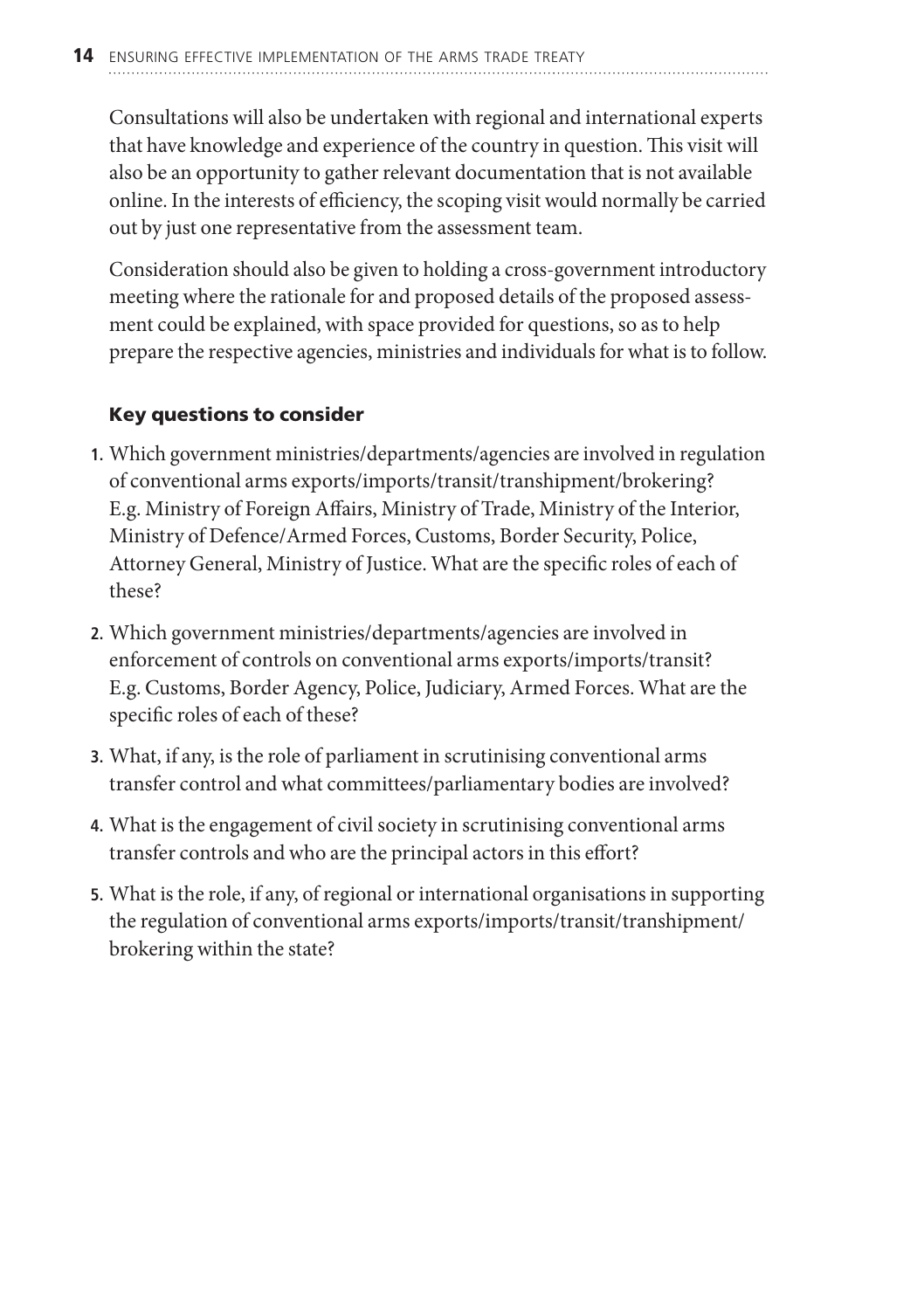## iii. Mapping existing legislative and regulatory provisions

#### Purpose

To ascertain what arms transfer control legislation, regulations, procedures and policies exist within the partner country and to evaluate these elements in relation to the obligations that flow from the ATT and other regional or multilateral agreements and instruments to which the country is a member or Party.

#### Methods

Consultations with informed actors in-country, obtaining official documents, e.g. relevant legislation and regulations, plus desk-based research to ascertain, as far as possible, the extent and content of existing controls.

#### Process

Relevant information will be obtained from government officials and, where feasible and relevant, parliamentarians and local civil society partners, during the initial in-country scoping visit. Official documentation including legislation will be reviewed and relevant provisions will be assessed against benchmarks for ATT implementation. Necessary permission will be sought from external experts prior to utilising elements of their work.

Examples of legislation/regulations to be assessed include:

- $\blacksquare$  Firearms legislation
- $\blacksquare$  Import/export control/trade control legislation
- $\blacksquare$  Customs legislation
- $\blacksquare$  Armed forces legislation
- Legislation establishing relevant governmental structures e.g. National Commission on Small Arms
- Legislation to implement relevant obligations arising from membership of regional and international organisations
- $\blacksquare$  Criminal code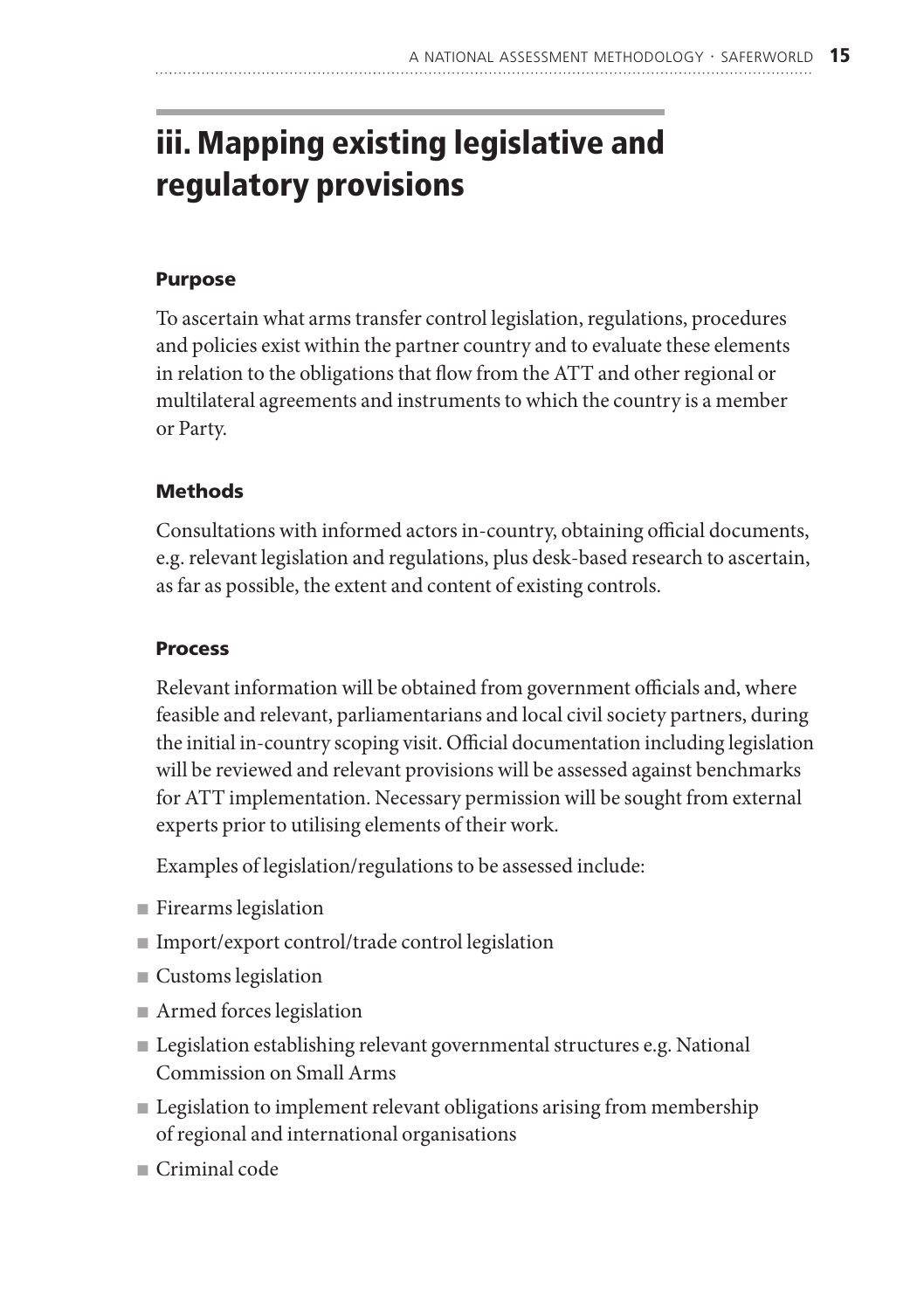Examples of benchmarks relevant for ATT implementation include:

- Saferworld's Matrix of Essential and Desirable ATT Provisions<sup>2</sup>
- Baseline Assessment Project and Survey<sup>3</sup>
- $\blacksquare$  Pacific Model Law to Implement the ATT<sup>4</sup>
- UN Office of Disarmament Affairs (ODA) ATT Implementation Toolkit<sup>5</sup>
- <sup>n</sup> United Nations Regional Centre for Peace, Disarmament and Development in Latin America and the Caribbean (UNLIREC) ATT Implementation Course<sup>6</sup>
- <sup>n</sup> Organisation for Security and Cooperation in Europe (OSCE) Handbook of Best Practices on Small Arms and Light Weapons<sup>7</sup>
- <sup>n</sup> Best Practice Guidelines for the implementation of the Nairobi Declaration and the Nairobi Protocol on Small Arms and Light Weapons<sup>8</sup>
- International Small Arms Control Standards<sup>9</sup>
- <sup>n</sup> International Ammunition Technical Guidelines<sup>10</sup>

## iv. The national assessment exercise

Following on from the scoping visit and mapping exercise, the full national assessment will be undertaken in the form of an in-country fact-finding exercise that will enable verification and elaboration of available information and preliminary findings.

- **4** 'Arms Trade Treaty: Model Law', *New Zealand Government and Small Arms Survey*, http://bit.ly/2b5yHja.
- **5** 'ATT Implementation Toolkit', *UN Office of Disarmament Affairs*, https://www.un.org/disarmament/ convarms/att/.
- **6** 'Arms Trade Treaty Implementation Training Course', *United Nations Regional Centre for Peace, Disarmament and Development in Latin America and the Caribbean* (*UNLIREC*), www.unlirec.org/documents/ FactSheetATT\_Course-ENG.pdf.
- **7** 'Handbook of Best Practices on Small Arms and Light Weapons', Organisation for Security and Co-operation in Europe, 19 September 2003, www.osce.org/fsc/13616?download=true.
- **8** 'Best Practice Guidelines for the Implementation of the Nairobi Declaration and the Nairobi Protocol on Small Arms and Light Weapons', Regional Centre for Small Arms (RECSA), 21 April 2004, https://www.issafrica.org/ uploads/SAAF12.PDF.
- **9** International Small Arms Control Standards, (ISACS), www.smallarmsstandards.org/.
- **10** International Ammunition Technical Guidelines (IATG), https://www.un.org/disarmament/un-saferguard/.

**<sup>2</sup>** See Annex to *Implementing the ATT: Essential elements of an effective arms transfer control system* pp 14–33 www.saferworld.org.uk/resources/view-resource/1081-implementing-the-att-essential-elements-of-aneffective-arms-transfer-control-system.

**<sup>3</sup>** 'Arms Trade Treaty Baseline Assessment Project', www.armstrade.info/.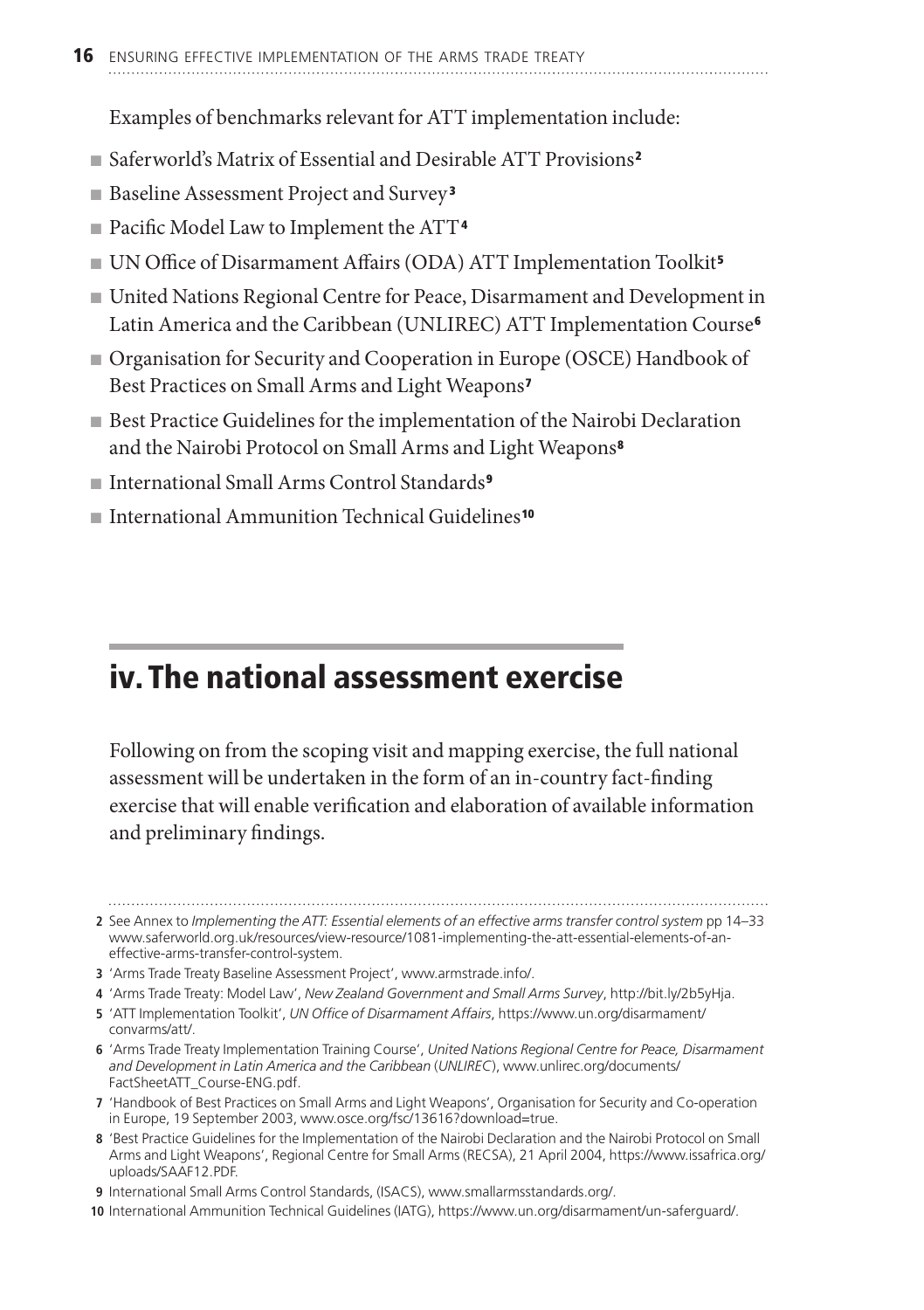#### Purpose

The aim of the national assessment exercise is to build a complete picture of the arms transfer control policies, legislation, regulations, procedures, capacities and infrastructure that exist within the partner country, and to review the strengths, weaknesses, gaps and inconsistencies that exist. An assessment of how the system operates in practice will be undertaken, including the effectiveness of relevant internal communication/coordination mechanisms and available enforcement capacity.

#### Methods

An assessment team of two to three individuals will hold consultations with relevant stakeholders from government, parliament and civil society in order to fill in gaps in the information already obtained and, crucially, to clarify how the system operates in practice.

Where feasible, visits to appropriate sites e.g. ports and border crossings, will be undertaken to examine how arms transfer controls are enforced. As appropriate, seminars and workshops may also be held to bring together a range of actors to compare understandings. In this regard a multi-agency workshop exploring licensing and enforcement scenarios or case studies can be extremely useful in developing a proper understanding of how the system works in practice.

#### Process

The assessment team will undertake a series of in-depth interviews/ consultations with representatives from all relevant institutions in-country.

A schedule of meetings and visits should be drawn up in advance in cooperation with the authorities and stakeholders in-country. A list of tailored questions/ issues will be developed for each engagement so as to maximise the potential for a positive outcome. Where appropriate a list of questions may be sent in advance to relevant individuals. The assessment team should also be accompanied by a representative of local civil society in order to build capacity and knowledge in this area and enhance the depth and quality of ongoing in-country engagement in ATT implementation.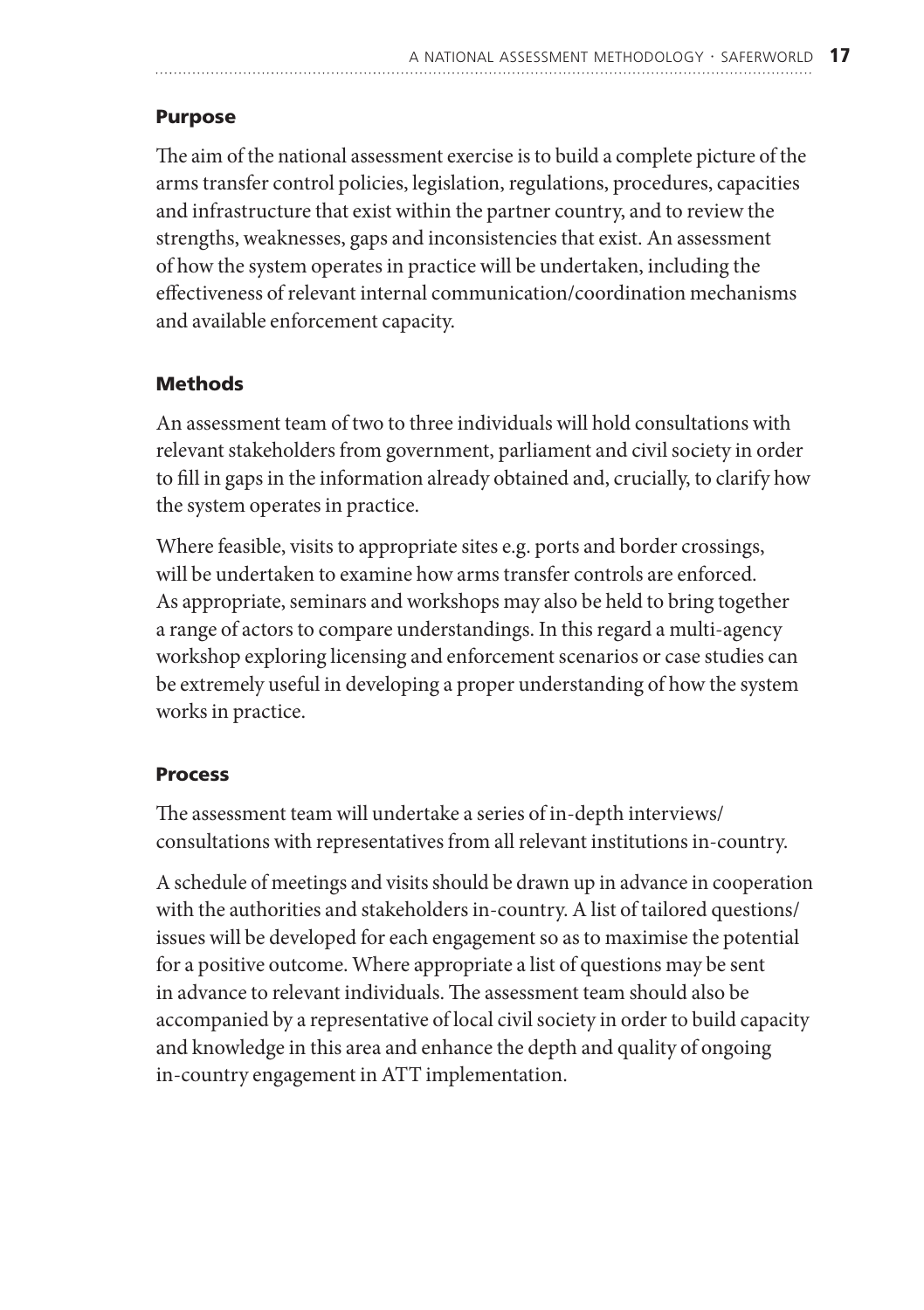#### **Schedule of meetings with relevant authorities and stakeholders**

In order to gain a full picture of the capacity for ATT implementation within a particular national context, all relevant stakeholders will need to be consulted. These stakeholders will vary from country-to-country, as no two national systems are the same. The following template should therefore be used as a guide only. In each case, the assessment team will need to work out its own, country-specific schedule.

| Ministry/Agency                             | Point of<br>contact and<br>contact details | <b>Time and date</b><br>of meeting | <b>Participants</b> |
|---------------------------------------------|--------------------------------------------|------------------------------------|---------------------|
| Ministry of Foreign Affairs                 |                                            |                                    |                     |
| Ministry of Trade/Economy                   |                                            |                                    |                     |
| Ministry of Defence/<br><b>Armed Forces</b> |                                            |                                    |                     |
| Ministry of Interior                        |                                            |                                    |                     |
| Ministry of Justice                         |                                            |                                    |                     |
| Arms transfer licensing<br>authority        |                                            |                                    |                     |
| Customs                                     |                                            |                                    |                     |
| Police                                      |                                            |                                    |                     |
| Border agency                               |                                            |                                    |                     |
| Relevant parliamentarians<br>and committees |                                            |                                    |                     |
| Civil society organisations                 |                                            |                                    |                     |

If the assessment is to go into sufficient depth, it is critical that distinct meetings are held with individual ministries/agencies, and that effort is made to meet with the personnel with the greatest knowledge of the subject matter, including both senior officials and those concerned with the day-to-day operation of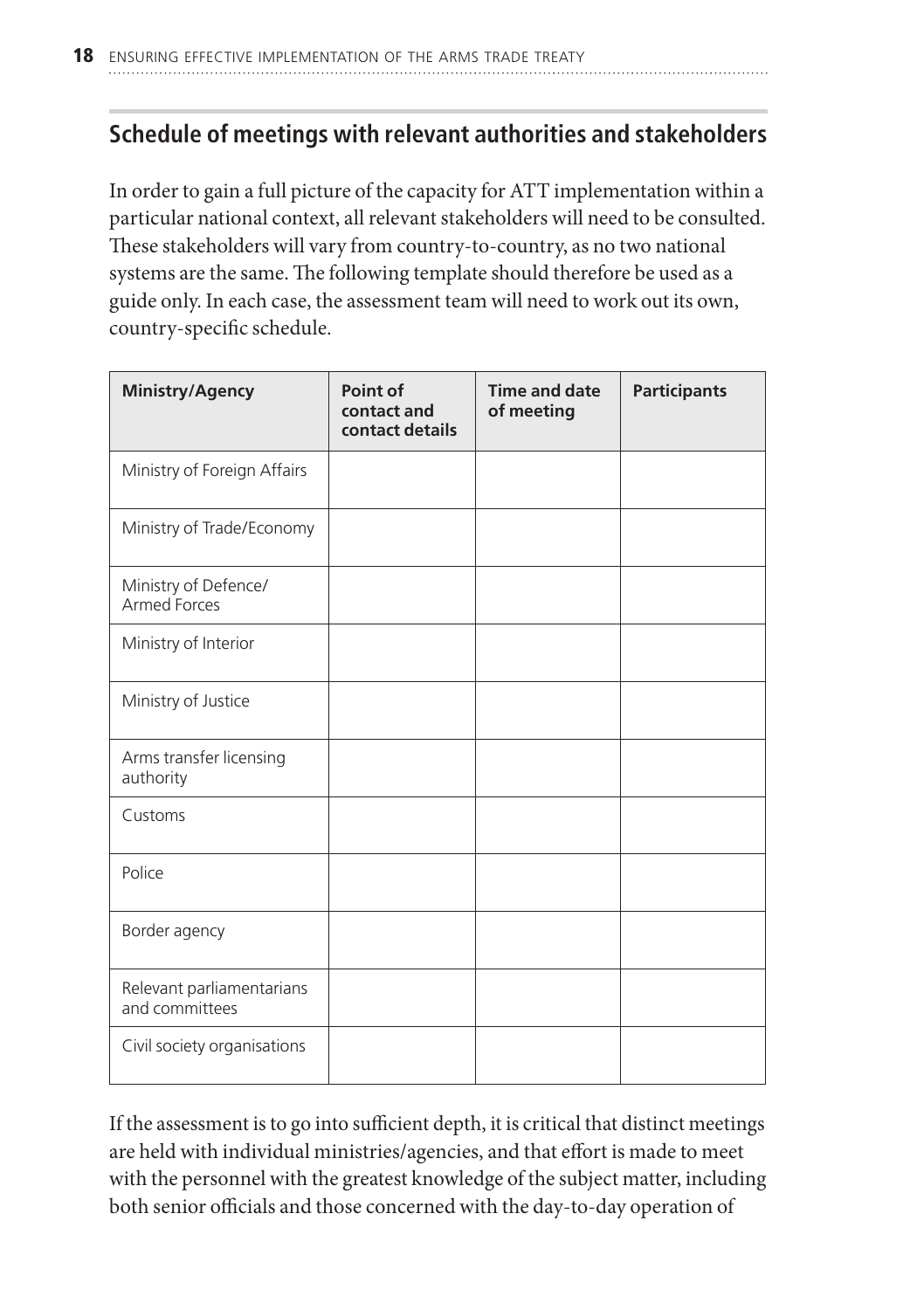any existing system. This is also relevant because different questions will be asked of different stakeholders (see below).

#### **Issues to be explored with different actors**

One of the key tasks of the assessment exercise will be to verify the information already obtained from the mapping exercise and the legislative review and to fill in any gaps that exist. As such a variety of issues relating to ATT implementation, and arms transfer controls in general, will need to be explored with governmental and non-governmental actors.

For the purposes of identifying the nature of questions to be asked, these actors can be sub-divided or grouped according to their potential role in the regulation of international arms transfers; however each should be consulted individually. Moreover, the questions listed below should be seen as the start point for information-gathering; the assessment team can be expected to elaborate on these questions based on answers received. Note also that not all of the questions listed will necessarily be appropriate for each ministry/ agency in a given group, so once again judgement on this point will need to be exercised by members of the assessment team.

#### Group 1: Ministries of Foreign Affairs, Trade, Defence, Justice, Interior; Arms Transfer Licensing Authority; National Commission on Small Arms

- <sup>n</sup> Does the industrial manufacture of arms, ammunition, parts and components take place within state jurisdiction? If so, are these arms, ammunition, parts and components exported to other states?
- $\blacksquare$  What legislation exists to establish the Ministry's role in the regulation of arms transfers? How is this role defined?
- $\blacksquare$  Who is the competent authority charged with assessing transfers (defined as import, export, transit, transhipment, brokering) of: (1) firearms/SALW, parts, components and ammunition; and (2) major conventional arms, parts components and ammunition?
- <sup>n</sup> Is there an official control list of conventional arms, parts and components and ammunition? What items are included on the list; how comprehensive is it?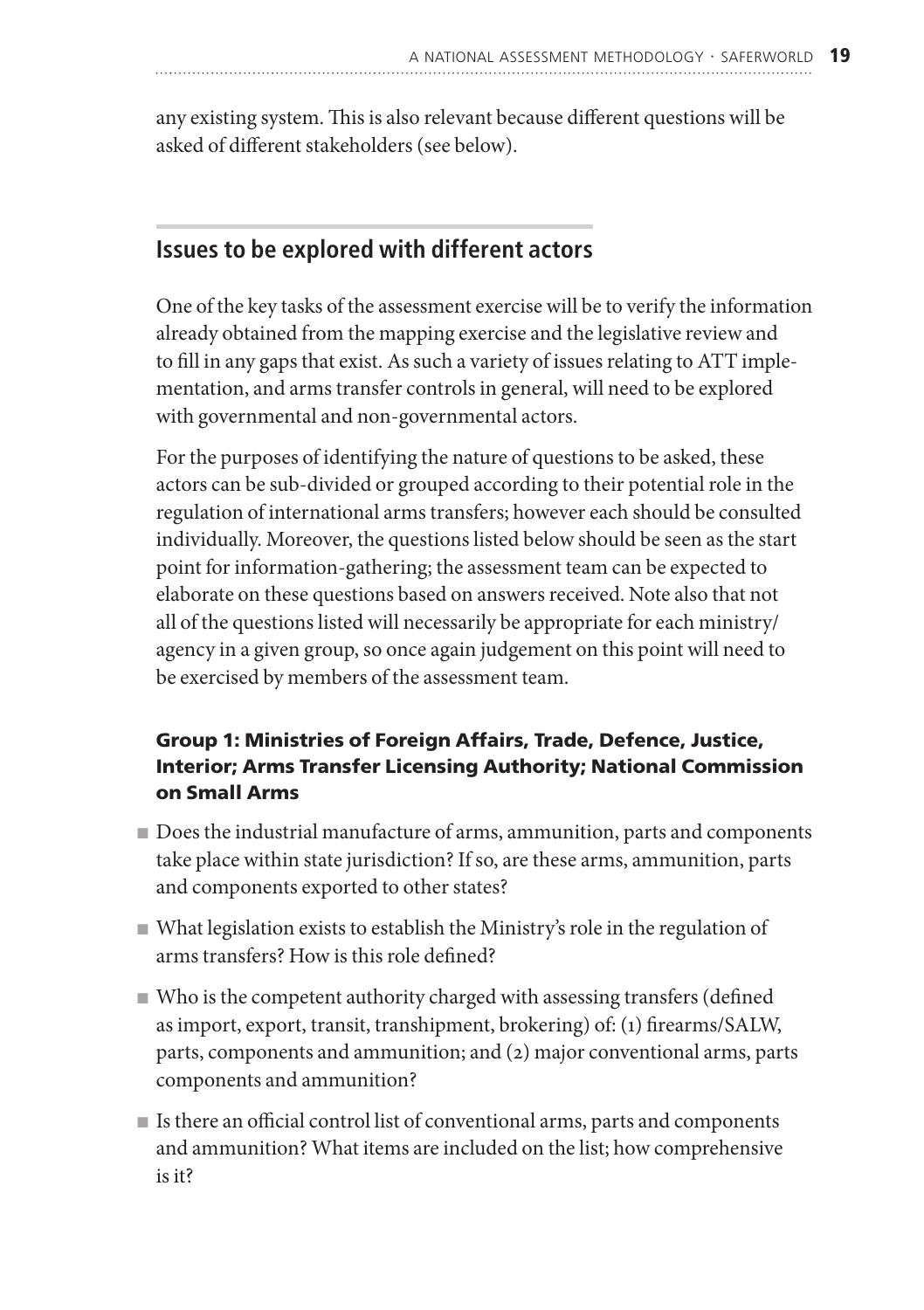- <sup>n</sup> Which activities of the international arms trade are regulated under national law – export, import, transit, transhipment, brokering?
- $\blacksquare$  In respect of each type of transfer regulated: What is the nature of the regulation requirement e.g. prohibition; case-by-case evaluation; registration?
- $\Box$  Do any prohibitions exist in national law relating to specific types of arms transfers e.g. in relation to arms transfers that may violate: (1) national laws and regulations; (2) bilateral or multilateral agreements with other states; (3) international law, such as UN arms embargoes?
- <sup>n</sup> Is there a risk assessment procedure involved in assessing potential arms transfers? Who undertakes the risk assessment? What criteria are incorporated into the risk assessment?
- $\blacksquare$  Who is ultimately responsible for making the decision to permit or refuse a transfer?
- $\blacksquare$  What documentation is required in support of/pursuant to an arms transfer application e.g. licence application, end-use(r) certificate; delivery verification certificate; import certificate?
- $\blacksquare$  What mechanisms are in place to verify the authenticity of supplied documentation?
- What documentation is issued on approving or denying authorisation to a potential arms transfer?
- $\blacksquare$  What information sharing mechanisms exist among the ministries and agencies involved in arms transfer control? What is each ministry's role in any such inter-agency cooperation structure? How is cooperation with enforcement agencies on implementation of arms transfer controls organised and managed?
- $\blacksquare$  What provision exists for keeping of records relating to arms transfers within state jurisdiction? Who is responsible for the maintenance of these records?
- $\blacksquare$  Who is responsible for producing reports pursuant to the state's international commitments, e.g. under the UN Register of Conventional Arms Transfers, the Cluster Munitions Convention, the Anti-Personnel Mine Ban Convention, the UN Small Arms Programme of Action, etc.? Is there a legal requirement that all relevant government ministries should contribute as necessary to these reports?
- <sup>n</sup> Who is responsible for producing reports to parliament on arms transfer matters? How regular are these reports? What information may be contained therein?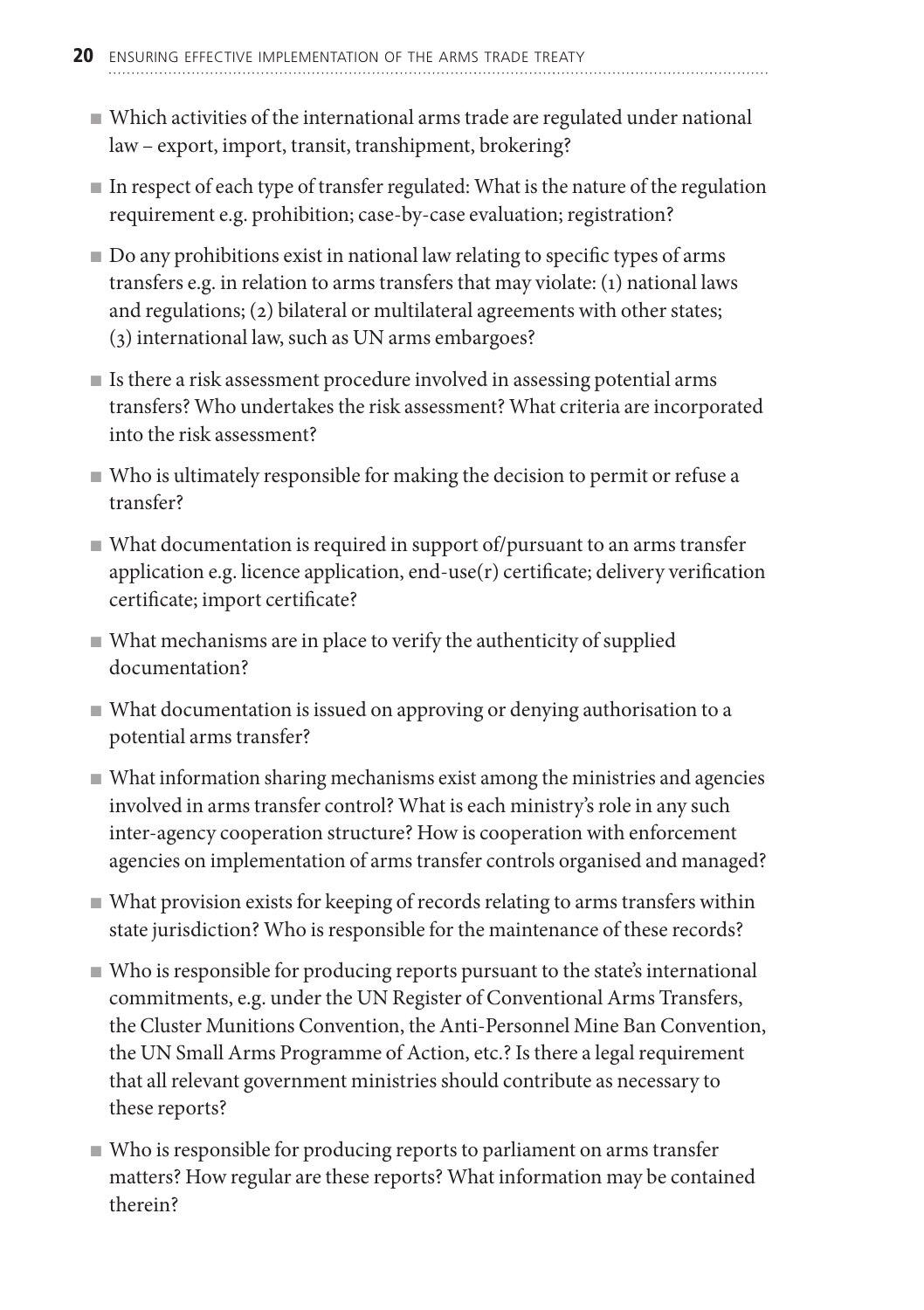- What are the principal amendments that will be required to national legislation/ regulations in order to ensure compliance with the ATT? What will the process involve?
- $\blacksquare$  What role, if any, does the Ministry play in international discussions relating to ATT implementation e.g. with regard to the ATT National Point of Contact or Conferences of States Parties?

#### Group 2: Customs, Police, Border Agency

- <sup>n</sup> What is the legislative basis for the Agency's role in the regulation of arms transfers? How is this role defined?
- What powers does the legislation confer *vis a vis* the Agency's role in enforcing arms transfer controls? Can the Agency seize shipments that it considers may violate: (1) national laws and regulations; (2) bilateral or multilateral agreements with other states; (3) international law, such as UN arms embargoes?
- <sup>n</sup> How does the agency fulfil its role in arms transfer controls enforcement on a day-to-day basis, e.g. documentation checks, cargo inspection? With which other agencies and ministries does it cooperate in the execution of this function?
- $\blacksquare$  What capacity exists for the agency to carry out its work in respect of enforcing arms transfer controls? What specific capacity constraints does it face?
- $\blacksquare$  What information sharing mechanisms exist among the ministries and agencies involved in arms transfer control? What is each agency's role in an interagency cooperation structure?

#### Group 3: Parliamentarians and Parliamentary Committees

- $\blacksquare$  Is the effective control of arms transfers a matter of significant interest within parliament? How often does parliament debate these matters? Who leads such discussions?
- <sup>n</sup> Is their widespread awareness of and understanding of the ATT in parliament? Are attitudes towards the ATT positive overall?
- $\blacksquare$  What role does parliament/parliamentary committees play in scrutinising: (1) arms transfer control legislation/regulations; (2) arms transfer control policy; (3) arms transfer control practice (data on arms exports and imports)?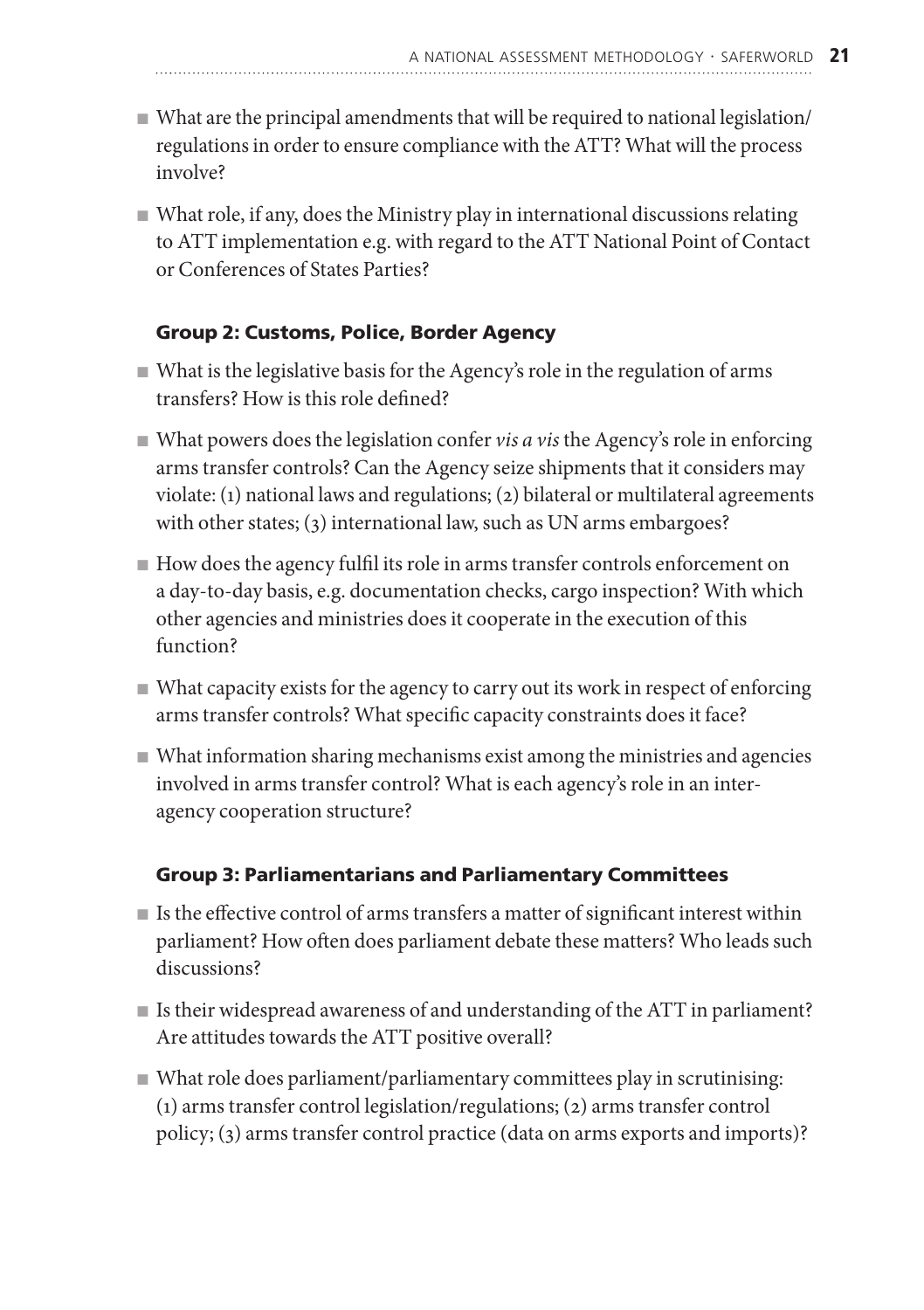Does parliament play an appropriate role in holding the government to account for its arms transfer policies and practices? How could this role be developed?

#### Group 4: Civil Society Organisations (CSOs)

- <sup>n</sup> What work do CSOs undertake in relation to arms issues within the country?
- $\blacksquare$  Is your organisation involved in monitoring government policy and practice in relation to conventional arms transfers? If so, how does it do this and how many people are involved?
- $\blacksquare$  Is information relating to the development and implementation of arms export controls readily available? If not, what are the obstacles to accessing relevant information?
- $\blacksquare$  What level of access do CSOs have to relevant government ministries and agencies?
- <sup>n</sup> What level of access do CSOs have to relevant parliamentarians and parliamentary committees?
- $\blacksquare$  What resource, capacity and/or skills constraints does your organisation face in undertaking its work on arms-related issues?

#### **Cross-governmental case study workshop**

The assessment should include a half- or one-day cross-governmental case study workshop, at which various scenarios involving potential arms transfers, developed on the basis of the assessment team's findings to that point, would be presented. The scenarios would seek to explore those issues and circumstances where there appear to be gaps in the system or uncertainties over how to respond. A workshop of this type has the twin benefits of: (1) alerting officials of possible problems with the existing system (and therefore should help sensitise them to the ATT); and (2) filling in gaps in knowledge and clarifying potential misunderstandings concerning the work of the assessment team.

As the workshop case studies will be developed on the basis of relatively detailed knowledge of the national system, the workshop will need to be held towards the end of the assessment exercise. If this is not possible, e.g. for logistical reasons, it could alternatively be held during the follow-up visit/ exercise (see below).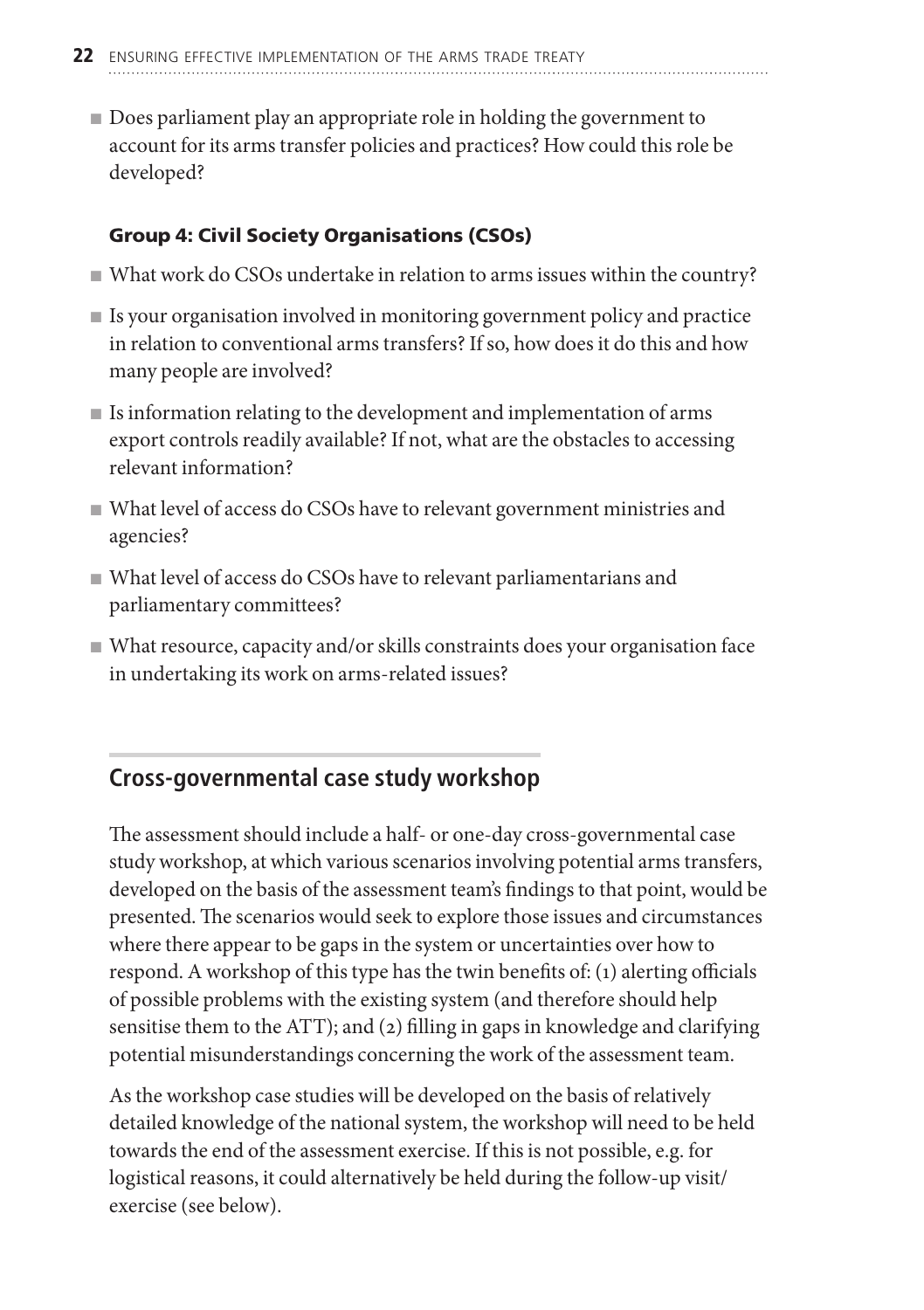## v. Production of a draft National Assessment Report

#### Purpose

Following the national assessment exercise a draft report will be compiled that sets out the information obtained through desk research, through the scoping exercise and through the national assessment exercise in a structured way. This will facilitate a clear appreciation of any knowledge gaps that exist or of any issues that require clarification.

#### **Methods**

Desk-based drafting with possible follow-up, by telephone/email, with particular individuals on specific issues.

#### Process

One member of the assessment team will lead on the production of the report with support from other team members.

#### **Contents**

The draft National Assessment Report will identify the elements of the national system that already meet the requirements of the ATT, identify any compliance gaps, and, crucially, make recommendations as to how those compliance gaps can best and most efficiently be filled. The precise contents of the report will be dependent, to a degree, upon each state's particular circumstances and the range of pertinent issues that will need to be addressed. However some elements will be common to all reports including the following:

- $\blacksquare$  Background to the ATT
- In-country situation overview
- <sup>n</sup> Current state of legislation and regulations on arms transfer controls
- $\blacksquare$  Responsibilities of the various stakeholders
- $\blacksquare$  Arms transfer licensing system
- Documentation
- Information management and transparency
- <sup>n</sup> Government arms procurement and management processes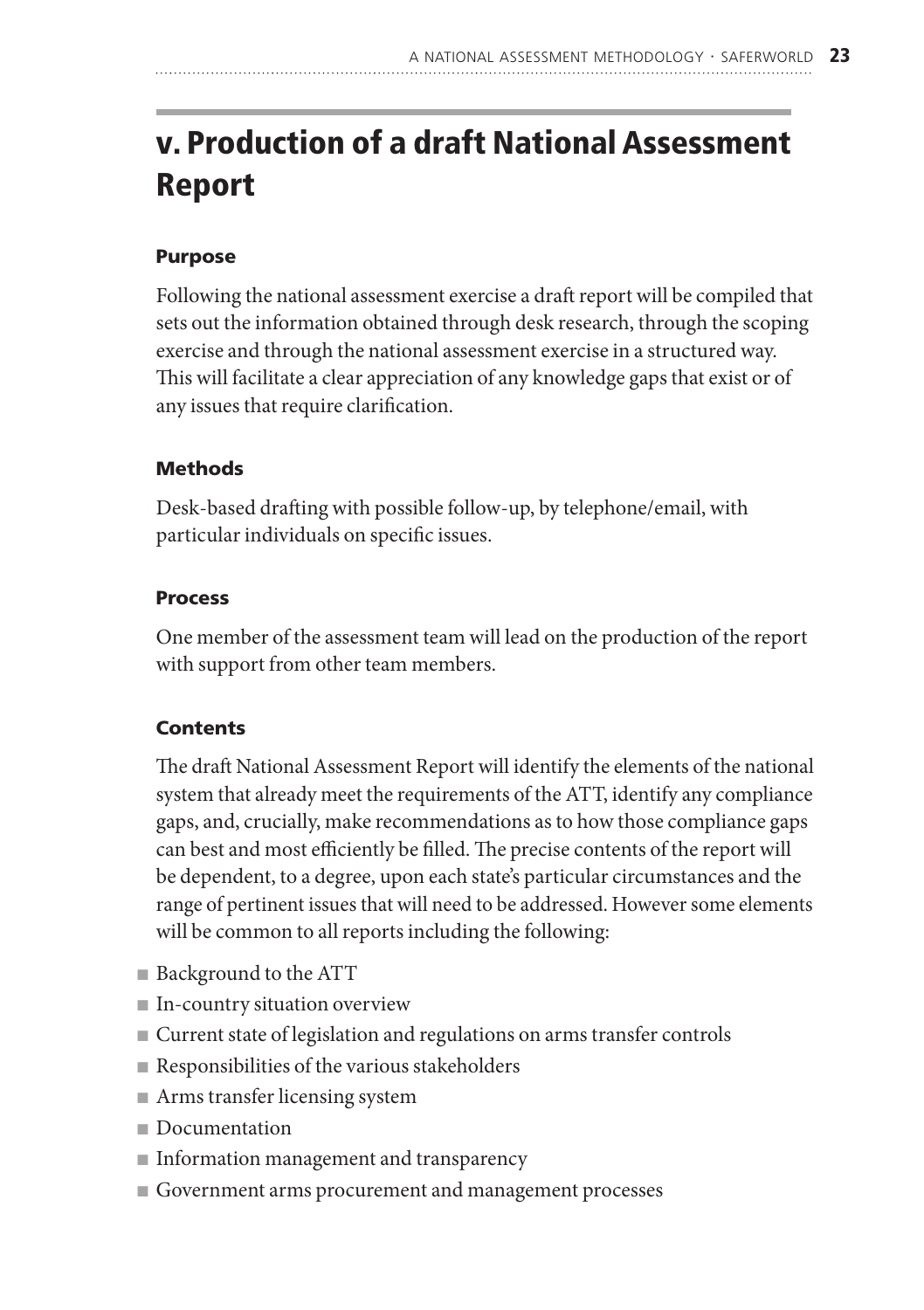- $\blacksquare$  Border controls
- <sup>n</sup> Recommendations
- $C$ onclusions

It is likely that some knowledge gaps and questions will remain following the first round of consultations and the production of the draft report. These can be highlighted in the draft and addressed in a subsequent follow-up assessment exercise.

## vi. National assessment follow-up exercise

#### Purpose

This will enable gaps in the information obtained during the main assessment exercise to be addressed and any inconsistencies and misunderstandings to be clarified. It will also allow an opportunity for additional interviews and visits to sites of interest that were not feasible during the initial fact-finding exercise. This stage in the process may also provide an opportunity to build broader support for and encourage wider ownership of the project across government.

#### Methods

Interviews and consultations with relevant actors in-country; visits to appropriate sites in order to examine how arms transfer controls are implemented in practice.

Depending on how complete the draft report is at this stage, it may prove useful to present initial findings at a relatively small cross-governmental meeting, as a way of sensitising key officials to the overall content and tenor of the report and of giving them an opportunity to make initial comments. As noted above, national ownership of the assessment findings is critical to the success of the project, so it will be important to create opportunities to build understanding of and support for the project.

Any additional information gathered and the feedback provided will be incorporated into a second draft of the report.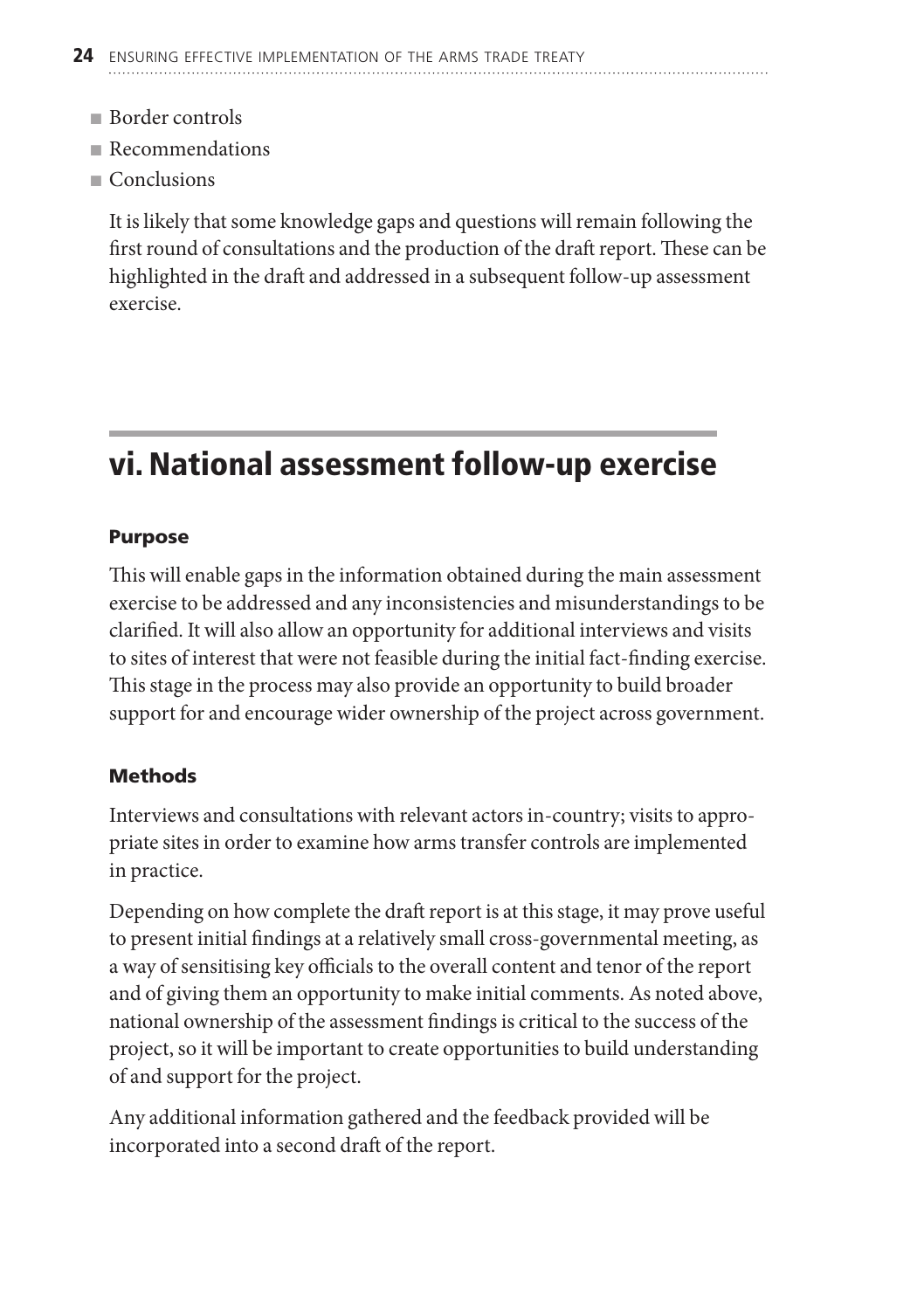#### **Process**

A representative from the initial assessment team will conduct follow-up meetings, interviews and undertake visits and meetings that were not previously possible. However, in the event that a significant number of questions were left unanswered after the main assessment exercise, it may be decided to involve the whole assessment team for follow-up. As with the main exercise, every effort will be made to arrange meetings and visits in advance and relevant preparatory work – including drafting of questions – will also be undertaken.

Any necessary redrafting of the report will be carried out at the conclusion of in-country follow-up.

#### Schedule of meetings with relevant authorities and stakeholders

As per the full national assessment visit, a schedule of meetings, including any cross-government meeting, will need to be arranged in advance. However, the number of meetings required and with which stakeholders will be dependent upon the issues and questions that remain outstanding from the first national assessment visit.

#### Issues to be explored

The questions outlined for the original national assessment exercise should be revisited with a view to identifying those issues which require further enquiry.

### vii. Presentation of National Assessment Report to national stakeholders and international donors

#### Purpose

To present the findings from the national assessment in the form of the second draft of the report, with a particular emphasis on the recommendations. This should take place at a meeting of key in-country stakeholders and, where appropriate, representatives from the international donor community, to enable discussion of specific ATT implementation requirements and strategies for addressing them.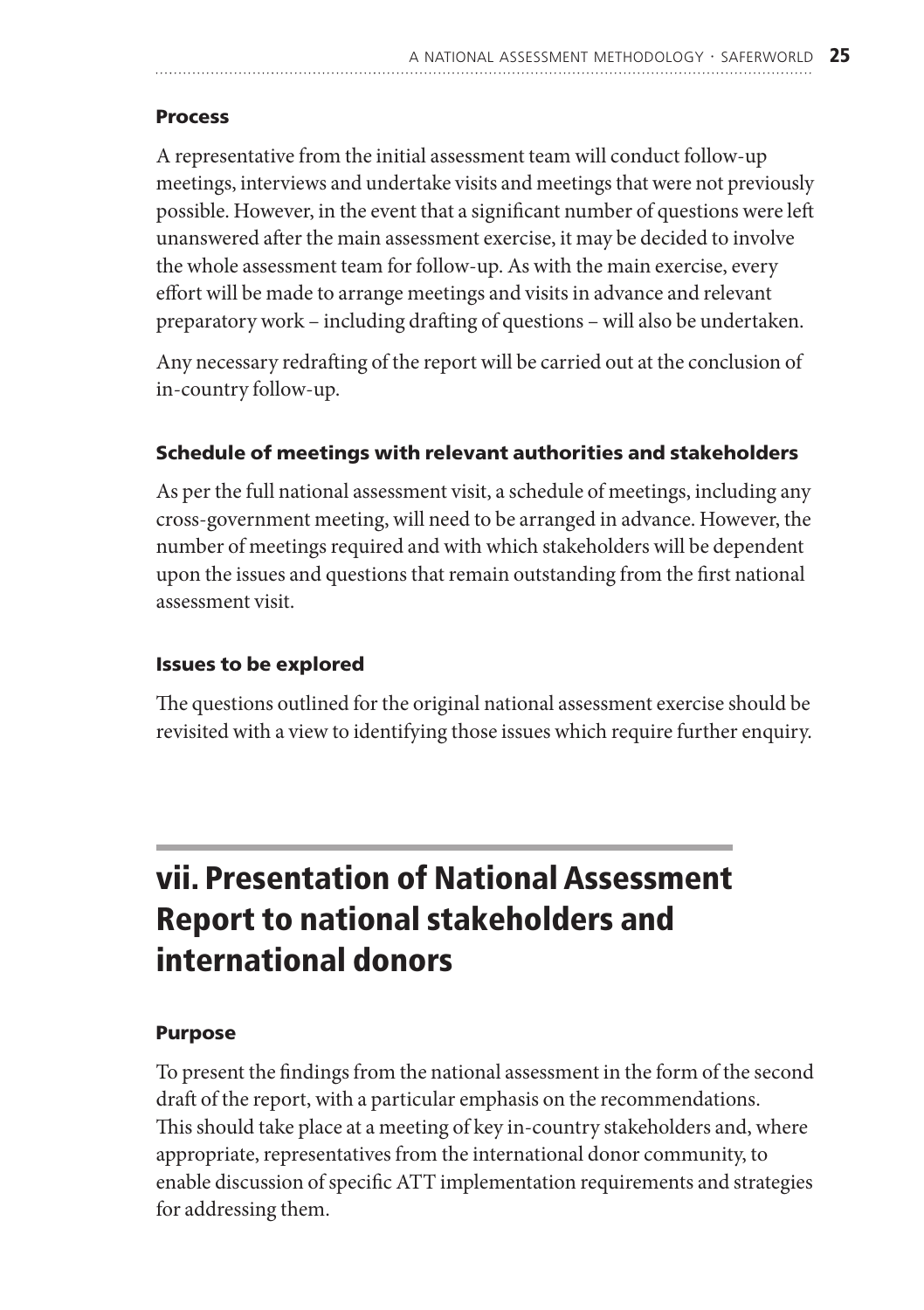#### **Methods**

Organise a one-day workshop for relevant government officials, interested parliamentarians and civil society along with key representatives from donor governments and regional/international institutions.

#### Process

Meeting to be organised by the leader of the assessment team in cooperation with the point-of-contact from within government, and ideally with local civil society partners.

#### Key objectives and intended outcomes

The key objective of the meeting to present the National Assessment Report to national stakeholders will be to seek and obtain the approval of the state authorities for the conclusions and recommendations of the report. To maximise the value of the report, the recommendations need to be structured to highlight those issues that are of highest priority and the relationships between them, so as to begin to mark out the steps that need to be taken to move towards full compliance as quickly as possible but with the most efficient use of resources.

Building on this, agreement will be sought on next steps, which will ideally include reference to developing an implementation plan based on the report recommendations and a strategy for engaging with other actors who may be in a position to provide required assistance.

#### Agenda

The assessment team leader will present an overview of the assessment process, the report and its findings to the meeting and will explain how and why certain conclusions were reached. Questions of clarification will be taken from participants and discussions will be held regarding options for taking forward the recommendations, including how to access potential sources of assistance for specific activities as appropriate.

#### Participants

The participants at the meeting will include representatives of all stakeholder ministries and agencies that were consulted during the assessment, together with representatives of parliament, industry and civil society.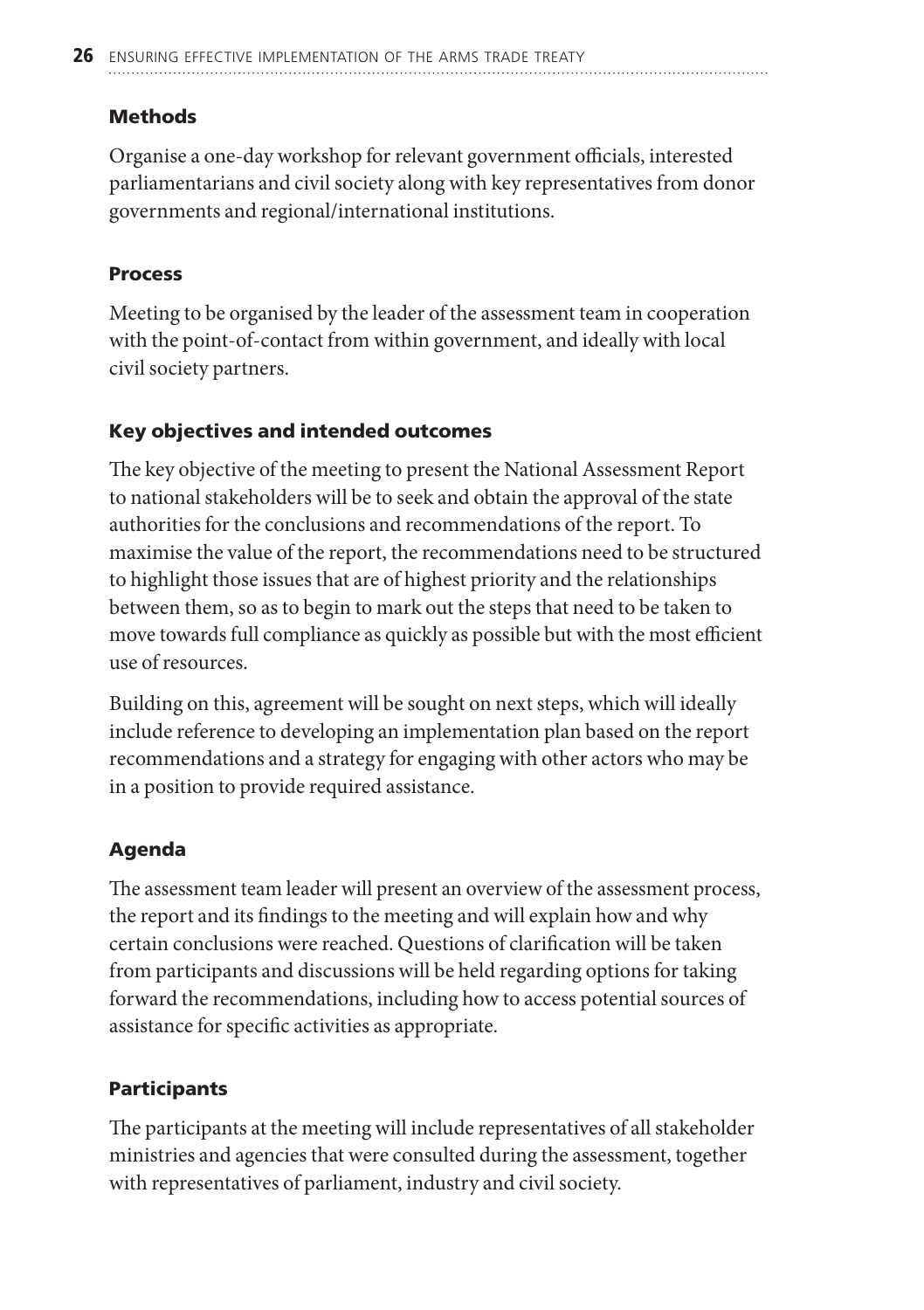#### 'Ownership'

The nature of the presentation of the report may vary depending on the make-up of the assessment team, the relationship of the team to decisionmakers within government and/or the level of agreement or acceptance of the government with the content of the report. Referring again to the critical question of ownership, if the government as a whole is already in a position to endorse the report findings then, if feasible, it will be useful to organise the presentation of those findings on that basis. In other words, a conference or seminar would be organised by the in the national assessment process, in order to present its own ATT national needs assessment report. This may be easier in the event that the assessment has been carried out by officials from within the government, but should still be considered if the assessment is carried out by external experts. In this the role of the aforementioned lead government department or agency will be very important.

### viii. Finalisation of National Assessment Report

#### Purpose

To make any final adjustments to the National Assessment Report required pursuant to the meeting with national stakeholders and international donors.

#### Methods

Desk-based work to make any final adjustments to the Report before printing.

#### Process

The assessment team will be responsible for making any final adjustments to the Report and for overseeing the production of the finished article. Once the report is finalised it will be printed and circulated according to the wishes of the government authorities.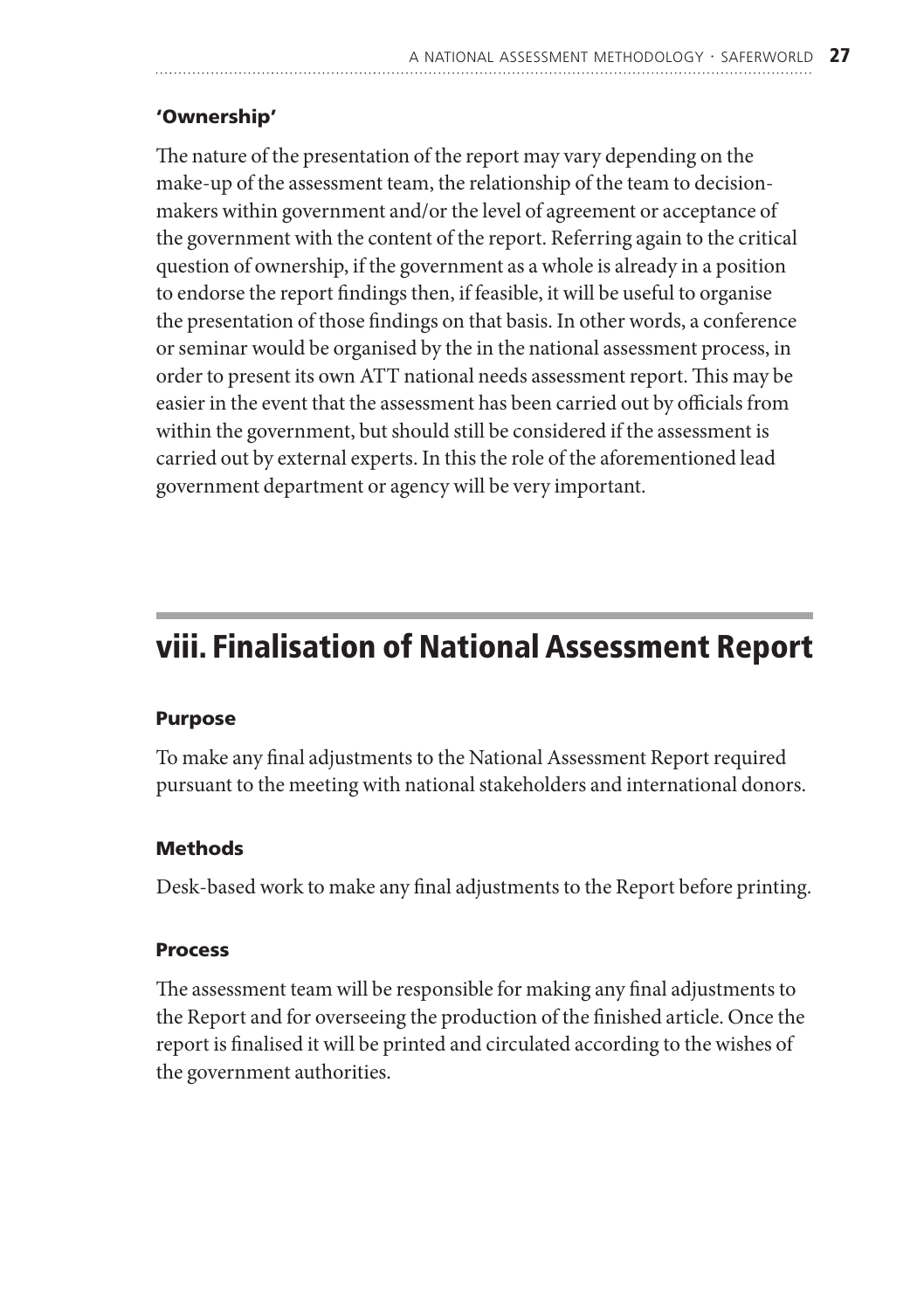## **5** Follow up to national assessment

Once the report is agreed and finalised, it becomes the property of the government. It will then be up to that government how the report is used, taking into account the relevant provisions in the MoU.

Ideally, it will be the basis for developing a national implementation plan, and for interacting with those who may have an interest in providing ATT implementation assistance. If the assessment is conducted by external experts, it may well prove beneficial to take advantage of their expertise and in-depth knowledge of the situation in, and requirements of, the assessment country to work with the authorities in the development of the implementation strategy. This will of course, however, be entirely at the discretion of the state authorities.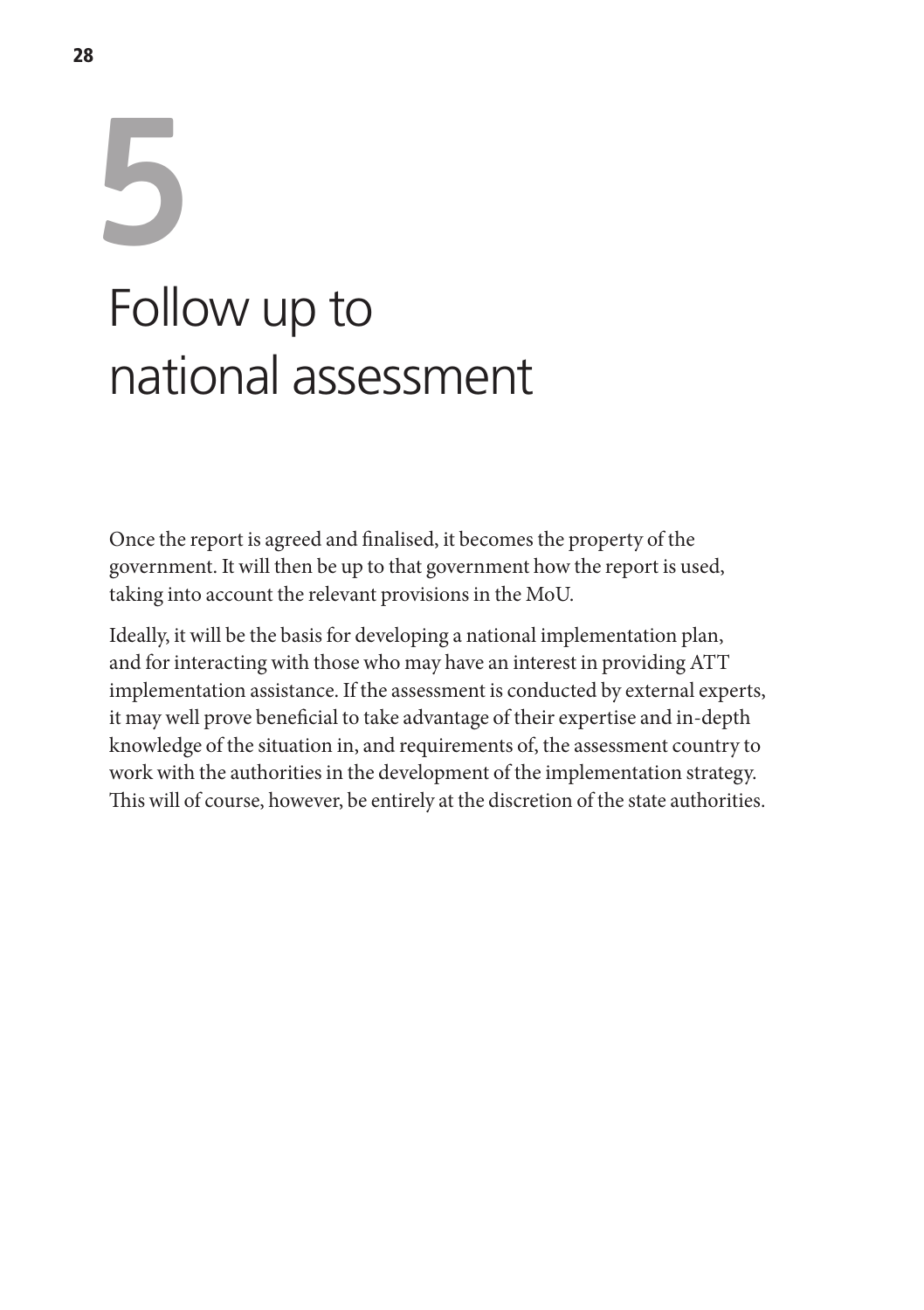# **6** Conclusion

Many states that are or are considering becoming States Parties to the ATT are not in a position to fully implement the ATT, however it is incumbent on every state that has ratified or acceded to the Treaty to implement all of its articles. Identifying exactly where the implementation gaps lie, and thus how best to allocate limited resources, is not necessarily a straightforward task. It is therefore in the interests of everyone – from the states that are seeking to make changes to the way in which they regulate arms transfers, to those international partners who may be in a position to provide support – that decisions are being taken on the basis of well-researched and authoritative information.

The national assessment methodology elaborated in this report sets out an effective and efficient way of ensuring a state has full knowledge and understanding of its current system as compared to the requirements of the ATT, and a clear appreciation of what needs to happen and when, in order to maximise Treaty compliance quickly and efficiently. This methodology acknowledges that all states are different and is premised on the understanding that, especially for states with serious capacity challenges the goal should be appropriate practice rather than (necessarily) best practice; as such it has flexibility built in. For those states looking to provide ATT implementation assistance, adopting the approach herein should provide confidence that requests for support are well thought-out, well structured, and will provide value for money.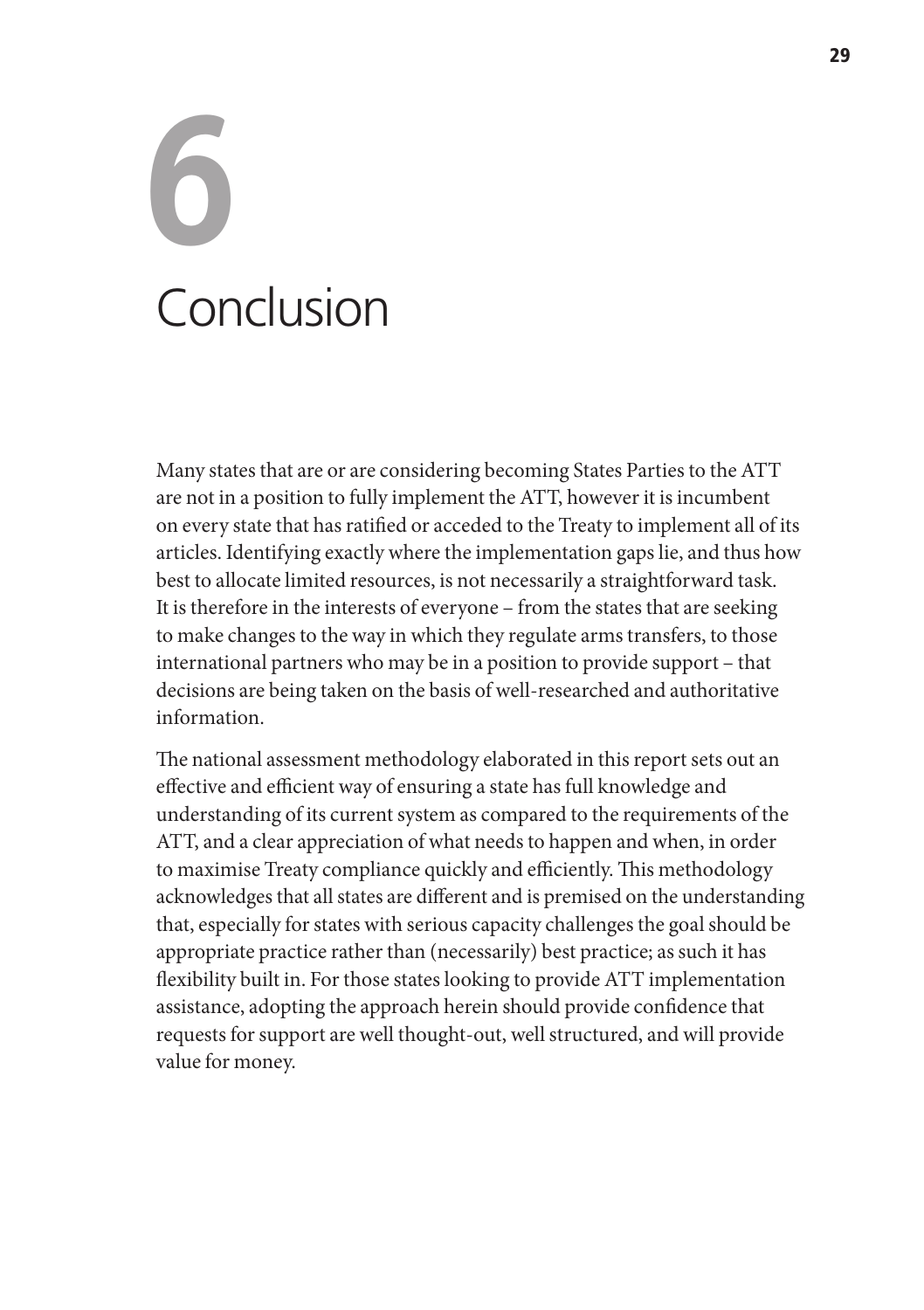## ANNEX 1: Elements of a Memorandum of Understanding between the state and the assessing party

Where the assessment is not carried out by individuals from within the government of the country of assessment, it is highly recommended that before any work begins, a Memorandum of Understanding (MoU) is agreed between the organisation or individuals carrying out the assessment work and the government of the state undertaking the assessment. The MoU should include information on the following:

- $\blacksquare$  Naming of parties
- Sources and acknowledgement of funding
- Purpose of assessment
- $\blacksquare$  Timeframe
- $\blacksquare$  Principles
- Scope of the assessment
- Identities and roles of relevant stakeholders
- $A<sub>c</sub>$  Access to
	- materials (legislation, regulations etc.)
	- actors
	- facilities
- $\blacksquare$  Rules on confidentiality and limitations on access
- $\blacksquare$  List of activities, which may include
	- preparatory research
	- in-country visits
	- interviews
	- workshops and seminars
	- production of national assessment report
- $\blacksquare$  Financial arrangements
- $\blacksquare$  Monitoring, reporting and review requirements
- $\blacksquare$  Copyright arrangements
- $\blacksquare$  Rules on external representation
- Dispute resolution
- $\blacksquare$  Changes to the MoU
- $\blacksquare$  Termination of MoU
- $\blacksquare$  Contact information